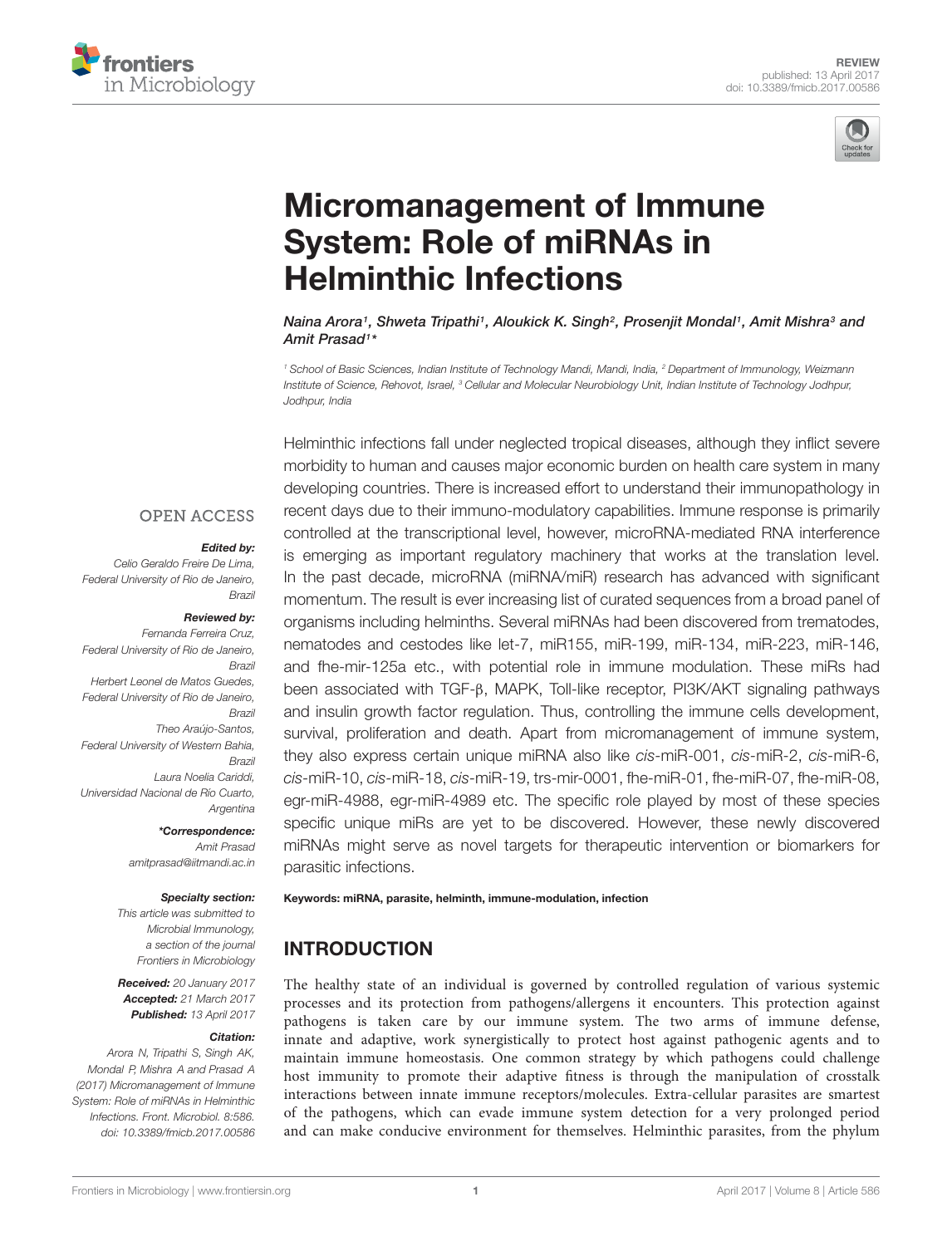Platyhelminthes (including trematodes and cestodes) and the phylum Nemathelminthes (nematodes) are the most common parasitic infectious agents affecting human being in tropical and developing countries. According to Global Disease Burden estimate approximately more than one billion people living in poor regions of sub-Saharan Africa, Asia and the Americas are getting exposure to one or more helminthic species (World Health Organization [WHO], 2012; Global Burden of Disease Study 2013 Collaborators, 2015). Apart from that, as a consequence of globalization and world trade, diseases are spreading from endemic to non-endemic regions of the world due to movement of human carriers. Unfortunately these parasitic infections fall in category of neglected diseases, despite producing a major economic burden on many developing countries health care system (Hotez et al., 2008; World Health Organization [WHO], 2012). Hence, off late massive effort is going-on to understand the immunology of these parasites. Apart from initial neglect of scientific community, lack of techniques to transfect parasites and make knockout strains to determine any effects of specific gene on the host response or on parasite survival make host-parasite interactions study more challenging. Due to this void of knowledge to the helminths infections there is paucity of information on host–parasite interactions, factors regulating inflammatory pathology and protective immunity against these parasites.

Helminths infection and the resultant host immune response is consequence of an extended vibrant co-evolution between the host and parasite with constant fine-tuning. For parasites it is a necessity to trick the host from developing an effective immune response, to find a right niche for maturation and propagation and to do so without killing or excessively harming the host. Conversely, the host has to generate an effective immune response to expel the parasite and minimize its harmful consequences, at the same time not damaging its own tissues and compromising its ability to effectively respond to other pathogens. The host mechanisms of defense against these multicellular parasites range from primary barriers to the most elaborate signaling mechanisms, which involves different kind of cells and molecules, which are capable of non-specific and specific recognition and elimination of invasive agents. All immune evasion mechanisms are extremely embedded in the fine details of the molecular machinery that regulate the immune response. These parasites have evasion mechanisms in place that depends upon several factors like life cycle stage, route of infection and the microenvironment in which they survive in host etc. How higher vertebrate immune system fights off/or learns to live with worm infections has been a hot topic for long and extensively studied, but many questions remain unanswered.

Recently, whole genome project for several bacteria/fungus/ parasites of clinical and veterinary significance have been completed, which had provided a new area of study, i.e., role of small non-coding RNAs (siRNA, miRNA/miR, and piRNA). These small RNAs range from 18 to 30 nucleotide in length and are crucial regulators in the silencing of target genes in a wide range of metazoans, plants, and fungi (Bartel, 2004, 2009; Molnar et al., 2010). Among them, miRs are a class of small non-coding RNAs that negatively regulate gene expression by

directly binding to the 3′ untranslated region (3′ UTR) of their mRNA targets (Bartel, 2004; Krol et al., 2010; Zhao et al., 2014). They were first discovered in a nematode worm C. elegans in 1993, where the gene expression of lin-14 was found to be down regulated by miRNA lin-4 (Lee et al., 1993; Wightman et al., 1993). Thus finding was initially taken as an oddity in worms. However, discovery of miRNA in mammals established it as fundamental mechanism of regulation of gene expression. A number of miRs have been discovered in plants and animals. They are evolutionary conserved sequences, they play crucial role in embryogenesis, development and regulation of various systems. miRNAs silence the transcript by complementary binding to mRNA, repressing translation or by decreasing target mRNA levels. They are considered as key mediators in immune system and are involved in development, activation and regulation of immune cells. By controlling fine-tune of protein expression, miRs can contribute to regulatory circuits by providing quantitative control of gene output, i.e., protein. Particularly, they often exercise their influence by regulating dosage-sensitive genes for which small fluctuations in protein expression may contribute to a significant change in functional output. Their role has been established in a number of infectious, autoimmune and metabolic diseases (Rottiers and Näär, 2012; Garo and Murugaiyan, 2016). However, very little is known about the role of miRNA in helminthic infections and especially in the development and function of immune cells. List of miRNAs involved in helminthic infections of human importance is given in **Table 1**. In this review, we had discussed about the importance of miRNAs in helminthic infection and how these miRNAs either host derived or parasite derived may influence the outcome of infection.

Dicer is a RNase III enzyme that cleaves precursor miRNA (pre-miRNA) into miRNA duplex and Argonaute is the major executor of miRNA/siRNA function, respectively. Several protozoan parasites (e.g., Plasmodium spps) lack coding genes for the key miRNA processing enzymes DICER and Argonaute, hence are not capable of synthesizing their own miRNA (Rathjen et al., 2006). But these parasites exploit miRNA pathways of host cells by actively communicating with the host cells via exosomes and microvesicles (Militello et al., 2008). The evasion mechanisms at post-transcriptional level by the means of miRs of host and parasite and their interaction will help in understanding the survival strategy of the parasites at molecular level.

### miRNA IN IMMUNE ACTIVATION: STRATEGIC DECISION MAKERS

At present, by using in-silico tools like mireap, miRDeep2, miRAnalyzer or by homology mapping, miRNAs have been computationally or experimentally investigated in more than 35 helminthic parasites (11 trematodes, 8 cestodes, and 16 nematodes, including two plant parasitic nematodes, Bursaphelenchus xylophilus and Globodera pallida) more than 620 pre-miRNAs are currently listed at miRBase<sup>1</sup> of parasitic

<sup>1</sup>www.mirbase.org/search.shtml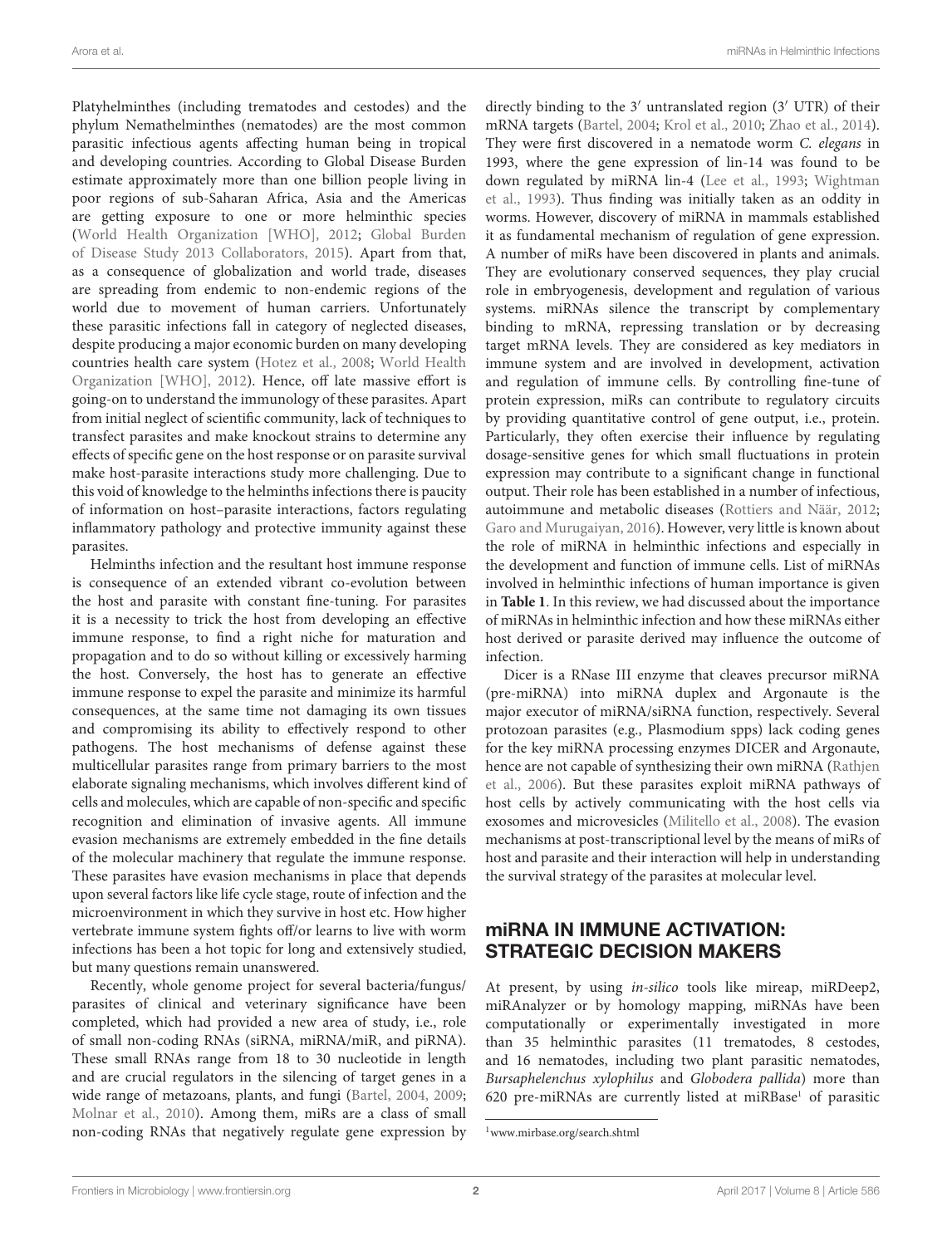#### TABLE 1 | List of miRNAs involved in helminthic infections of human importance identified from parasite and host.

| Parasite                    | Parasite derived miRNA having immuno-regulatory function                                                   |                             |                                                                                                    | Human<br>miRNA                                                     |
|-----------------------------|------------------------------------------------------------------------------------------------------------|-----------------------------|----------------------------------------------------------------------------------------------------|--------------------------------------------------------------------|
|                             | In parasite                                                                                                | In Host                     | <b>Novel miRNA</b>                                                                                 |                                                                    |
| Schistosoma japonicum       | sja-miR-125b<br>sja-miR-190<br>sja-bantam<br>sja-miR-36<br>sja-miR-124<br>sja-miR-36<br>sja-miR-7 sja-let7 | sja-miR-277<br>sja-miR-3479 | sja-let-7<br>sja-miR-71<br>sja-bantam                                                              | miR-223<br>miR-155<br>miR-146a/b<br>miR-122<br>$miR-21$<br>miR-34a |
| Fasciola hepatica           | fhe-mir-71a<br>fhemir190<br>fhe-mir-1<br>fhe-mir-125a                                                      |                             | fhe-miR-01<br>fhe-miR-07<br>fhe-miR-08<br>fhe-miR-10                                               |                                                                    |
| Clonorchis sinensis         | cis-miR-16<br>cis-miR-93<br>cis-miR-95<br>cis-miR-136<br>cis-miR-153<br>cis-miR-195<br>cis-miR-199a        |                             | cis-miR-001<br>cis-miR-002<br>cis-miR-006<br>cis-miR-010<br>cis-miR-018<br>cis-miR-019             |                                                                    |
| Echinococcus granulosus     | egr-miR-2<br>egr-miR-71<br>egr-let-7<br>egr-miR-10<br>egr-miR9<br>egr-miR-277<br>egr-miR-125               |                             | egr-miR-4988<br>egr-miR-4989<br>egr-miR-4990<br>egr-miR-4991                                       |                                                                    |
| Mesocestoides corti         | mco-miR-Bantam<br>mco-miR-let-7<br>mco-miR-10<br>mco-miR-71<br>mco-miR-4989                                |                             | mco-miR-12067<br>mco-miR-12068<br>mco-miR-12068<br>mco-miR-12069<br>mco-miR-12070<br>mco-miR-12071 |                                                                    |
| Ascaris suum                | asu-miR-391<br>asu-miR-404                                                                                 |                             | asu-miR-391<br>asu-miR-404                                                                         |                                                                    |
| Angiostrongylus cantonensis | aca-miR-71<br>aca-miR-1<br>aca-miR-60<br>aca-miR-1<br>aca-miR-77<br>aca-miR-44                             | aca-miR-124                 | N <sub>2</sub><br>IV4<br>$IV_25$                                                                   | miR-146a<br>miR-132<br>miR-155<br>miR-206<br>miR-223<br>miR-511    |
| Trichinella spiralis        | trs-miR-1<br>trs-miR-let-7<br>trs-miR-72<br>trs-miR-87<br>trs-miR-124                                      |                             | trs-miR-0001                                                                                       |                                                                    |

origin. The mature miR transcripts are result of elaborate processing (Bartel, 2004; Krol et al., 2010) and can be divided into canonical and non-canonical pathways. Most ∼22 nt mammalian miRNAs come from canonical pathway. It's synthesis begins in the nucleus, where the RNA Pol II transcribes the miR gene resulting in long polyadenylated mRNA like sequence. In the first processing step, Drosha and RNase III enzymes act on it producing pri-miR, which is a 70 nt long hairpin structure. miRs are then transported out to cytoplasm by Exportin-5 and RAN-GTP proteins. In cytoplasm, another RNase III enzyme "DICER" acts on the pri-miR transcript resulting in miR-duplex with one guide strand and another miR<sup>∗</sup>

strand. The guide strand is loaded into the RISC (RNA induced silencing complex) which targets mRNA for degradation or translation repression and miR<sup>∗</sup> is degraded. Which strand will be retained depends on the relative thermodynamic stability of the two ends of the duplex intermediate (Khvorova et al., 2003). The biogenesis of miRNA and its different steps are shown in **Figure 1**. For miRNA coming from non-canonical pathway, they are not dependent on Drosha for cleavage, instead they undergo splicing and are further stabilized by Ago2 protein bypassing Dicer (Cheloufi et al., 2010). It's a complex network where many proteins are involved and not all molecules have been identified. A single mRNA can be regulated by more than one miR and one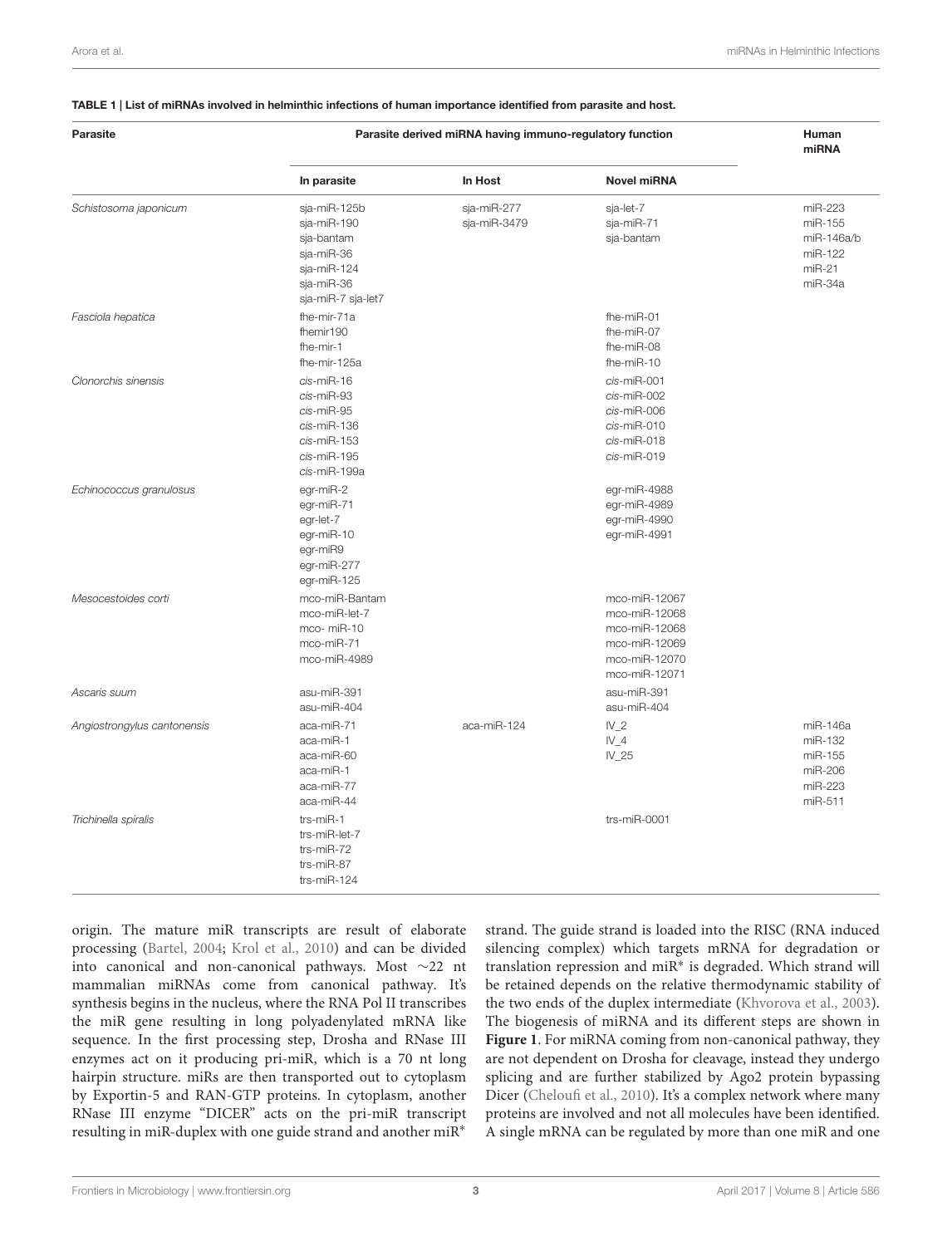

miR can regulate more than one mRNA. Some miRs are packed in exosome vesicles and transported to nearby cells, this confer protection to miR against cellular degradation.

The first indication that miRNA might regulate the immune responses came from a report in 2004, showing selective expression of miR-142a, miR-181a, and miR-223 in immune cells (Chen et al., 2004). Since then many miRNAs have been implicated in the regulation of maturation, proliferation, differentiation and activation of immune cells. Recent studies indicate that these miRNAs (miR-17–92 cluster, miR-150, miR-155, miR-181, miR-206, miR-223, and miR-511 etc.) are selectively and/or highly expressed in immune cells like macrophages, B-cells, T-cells, monocytes etc., and they are directly involved in cell development and immune regulation (Johnnidis et al., 2008). Even the role of TLRs in activation of miRs had been identified in epithelial cells and in whole animal studies. These studies had shown that the activation of TIRs and TNF-α receptor results in rapid expression of a host of miRNAs including let-7, miR-9, miR-99b, let-7e, miR-125a, miR-132, miR-146a, miR-146b, miR-155, miR-187, and miR-223 (Taganov et al., 2006; Tili et al., 2007; Bazzoni et al., 2009; Ceppi et al., 2009). Emerging data have identified important role of miRNAs to the development and function of innate immune cells. Granulocytes formation (granulopoiesis) is found to be blocked in miR-21 and miR-196 depleted bone marrow as these miR interacts with transcription factor growth factor independent 1 (GFI1) (Velu et al., 2009). Similar to granulopoiesis, several studies had shown that transcription factors involved in monocytopoiesis are regulated by, and/or specific miRNAs, which indicates a

connection between these molecular species during development (Fontana et al., 2007; Rosa et al., 2007). miR-155 and miR-223 are differentially expressed in hematopoietic cell lineages and regulate myeloid progenitor cells (Gilicze et al., 2014). Similarly now, several miRs had been associated with various infections, and macrophage inflammatory response to infection involves the upregulation of numerous miRNAs, such as miR-155, miR-146, miR-147, miR-21, and miR-9. miR-155 upregulation indicate an active immune response involving activation of macrophages and proliferation and differentiation of T cell and B cell (Tsitsiou and Lindsay, 2009) post-infection conferring protection against the parasite. Whereas miR-233, which negatively regulates Roquin ubiquitin ligase, eventually regulates IL-17 mediated inflammation, IL-17 is upregulated in bacterial infection, severe sepsis and septic shock (Wang et al., 2012). miR-124 had been found to be involved in regulating macrophages activation and suppressing microglia in CNS (Ponomarev et al., 2011). A detailed list of miRNAs identified in immune cells and their target gene are given in **Table 2**.

The miR-146 had been identified as regulator of inflammation in CNS by interacting with IRAK at 3′UTR and plays role in NF-κβ signaling with the help of adaptor TRAF6 (Yu et al., 2014a) and modulates TNF-α expression in mice model of meningitis (Mo et al., 2016). Similarly, higher expression of miR-155, miR-206, miR-223, and miR-511 had been co-related with higher inflammation in mice model of meningitis (Yu et al., 2014b). Role of miR has also been identified in altering the tumor progression and metastasis. High throughput miR profiling had identified upregulated miR-511 in alternatively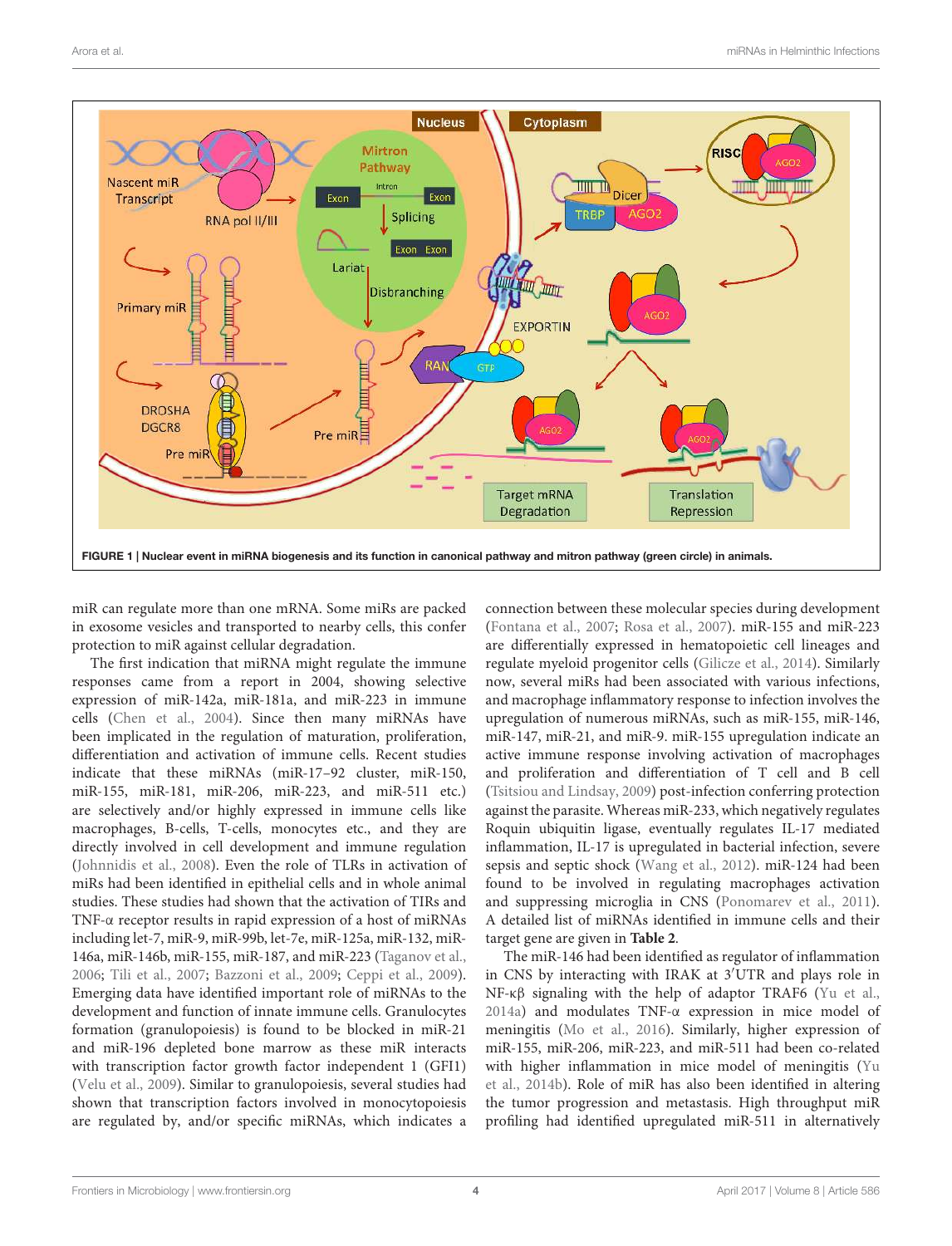| miRNA              | Cell type where it is                   | Target gene                                |  |
|--------------------|-----------------------------------------|--------------------------------------------|--|
|                    | expressed                               |                                            |  |
| $let-7e$           | Macrophages                             | <b>TLR4</b>                                |  |
| $let-7c$           | HSCs, Macrophages,<br><b>iNKT</b> cells | APC2, WNT1, PLZF                           |  |
| $miR-9$            | Myeloid cells                           | NFKB1                                      |  |
| $miR-10$           | <b>HSCs</b>                             | <b>HOX</b> family                          |  |
| miR-17-5p-20a-106a | Myeloid cells                           | RUNX1                                      |  |
| $miR-21$           | Myeloid cells                           | PTEN, PDCD4, IL12A                         |  |
| $miR-34$           | Dendritic cells and B cells             | FOXP1, WNT1, and JAG1                      |  |
| miR-125b           | <b>HSCs</b>                             | SMAD2, SMAD4, TGF-B                        |  |
| miR-126            | <b>HSCs</b>                             | HOXA9 and PLK2                             |  |
| miR-142-3p         | Treg cells                              | AC <sub>9</sub>                            |  |
| miR-146            | Monocytes                               | IRAK1, IRAK2, and TRAF6                    |  |
| $miR-150$          | B cells, T cells                        | <b>MYB</b>                                 |  |
| miR-155            | B cells, T cells,<br>Macrophages, DCs   | SHIP1, SOCS1, C/EBPB,<br>BACH1, CSFR, TAB2 |  |
| miR-181a           | T cells, NK cells                       | PTPN22, DUSP6, DUSP5,<br>NLK/Notch         |  |
| miR-196b           | <b>HSCs</b>                             | <b>HOX</b> family                          |  |
| miR-221/miR-222    | <b>HSCs</b>                             | KIT                                        |  |
| miR-223            | Myeloid cells,<br>Macrophages           | MEF2C, IGF1R                               |  |
| miR-326            | T cells                                 | ETS1                                       |  |
| miR-424            | Myeloid cells                           | NFIA, SPI1                                 |  |
| miR-451            | Macrophages                             | RAC1                                       |  |

AC9, adenylate cyclase 9; BACH1, BTB-, CNC- and b ZIP-domain-containing transcription factor; BIM, BCL-2-interacting mediator of cell death; CEBPB, CCAAT/enhancer binding protein-β; CSFR, colony-stimulating factor receptor; DC, dendritic cell; DUSP, dual-specificity protein phosphatase; FOXP1, forkhead box P1; HOX, homeobox; HSC, haematopoietic stem cell; IGF1R, insulin-like growth factor 1 receptor; IL12A, interleukin-12A; IRAK, IL-1R-associated kinase; JAG1, Jagged1; MEF2C, myeloid ELF1-like factor 2C; miR, microRNA; NFIA; nuclear factor I/A; NFKB1, nuclear factor-κB subunit 1; NLK, nemo-like kinase; PDCD4, programmed cell death 4; PLZF, promyelocytic leukemia zinc finger protein; PTEN, phosphatase and tensin homolog; PTPN22, protein tyrosine phosphatase, non-receptor type 22; RAC1, RAS-related C3 botulinum substrate 1; RUNX1, runt-related transcription factor 1; SHIP1, SH2-domain-containing inositol-5-phosphatase 1; SHP2, SH2-domain-containing protein tyrosine phosphatase 2; SOCS1, suppressor of cytokine signaling 1; TAB2, TAK1-binding protein 2; TLR4, Toll-like receptor 4; TRAF6, TNFR-associated factor 6;  $T_{\text{Reg}}$  cell, regulatory T cell.

active macrophages in solid tumors, suggesting their essential role in M2 macrophages differentiation as well as in the pathology of the disease (Squadrito et al., 2013). Thus it is clear that miRs are crucial for immune activation and appropriate immune response.

### miR IN TREMATODE

Among the neglected tropical disease, a huge amount of disease burden lies on the disease caused by the flukes, especially digenetic trematodes such as Schistosoma spp., Fasciola spp., Clonorchis sinensis, Paragonimus spp., Eurytrema pancreaticum, Fasciolopsis buski, Philophthalmus lacrimosus etc. Depending on the infection site they can be tissue flukes or blood flukes. They need a mollusc and a vertebrate to complete their life cycle. Not much information is available about the miRNA present in these

species except schistosoma, which is a model organism for this family.

#### Schistosoma

Blood flukes Schistosoma japonicum, S. haematobium, or S. mansoni cause schistosomiasis also known as bilharzia, it affects nearly 230 million people worldwide (Vos et al., 2013; Colley et al., 2014). Snails are the intermediate host for this parasite and mammals are definite host, in which they parasitize blood capillaries of mesenteries or bladder plexus (depending on species) after penetrating the skin. The immune evasion strategies adopted by this parasite have been previously reviewed (Keating et al., 2006). As per the existing miR database (vesrion 21), 79 mature miRNAs in S. japonicum and 225 mature miRNAs in S. mansoni have been reported. The miRNA profile varies for male and female parasite, thus suggesting their role in morphogenesis, development and reproduction (Marco et al., 2013). Significant differences in expression profile of cercarial and schistosomula lung stage were also observed, indicating role of stage specific miRNA in development (Cai et al., 2013a). A comparision of pre- and post-Schistosoma infection in mice model had identified change in expression of more than 130 miRNAs (Cai et al., 2013b). Cai et al. (2013b) also observed a significant upregulation of the mmu-miR-146b, mmu-miR-155, mmu-miR-223, mmu-miR-142-3p, mmu-miR-15b, and mmumiR-126-5p after 30 dpi. Out of these miRNA, miR155, miR223 and miR146 are already known as suppressor of Toll-like receptor and cytokine signaling via a negative feedback regulation loop involving down-regulation of IL-1 receptor-associated kinase 1 (IRAK1) and TNF receptor-associated factor 6 (TRAF6) protein levels (Taganov et al., 2006). Thus suggesting their role in restricting hepatic pathology at mid and late stage of infection. miR-155 is also associated with transcription factor c-Maf and it attenuates Th2 response in CD4+ T-cells (Rodriguez et al., 2007). In a mice model study of infected liver cells, highly elevated expression of miR-34c, miR-199, miR-134, miR-223, and miR-214 at 45dpi had been noticed (Cai et al., 2013b). Similarly in another murine model study, Han et al. (2013) had identified 220 miRNAs in different tissues of the BALB/c mice after 45 days of infection with schistosoma. They identified 44 upregulated miRNA; eight miRNAs in liver, eight in spleen and 28 in the lungs, and 36 down regulated miRNAs; three miRNAs in liver, five in spleen and 28 in the lungs. They also did functional analysis of these miRNA and found these are primarily associated with immune regulation, nutrient metabolism, cell proliferation and differentiation and molecular regulation. The miR-214 and miR-199 showed maximum differential expression. They are found upregulated in liver fibrosis and mediate TGF-β signaling. TGF-β plays important role in embryogenesis and development of Schistosoma (Freitas et al., 2007; Okada et al., 2015).

Study of parasite-derived miRNA had opened several new avenues apart from understanding the pathogenesis of disease, providing new drug targets, these cellular miRNAs have potential to be a reliable biomarkers of infection as their levels were found to be elevated in serum as well in tissues, but only after 12 weeks post-infection. Hence, they may not be suitable for progressive pathology. But the expression of parasite derived miRs like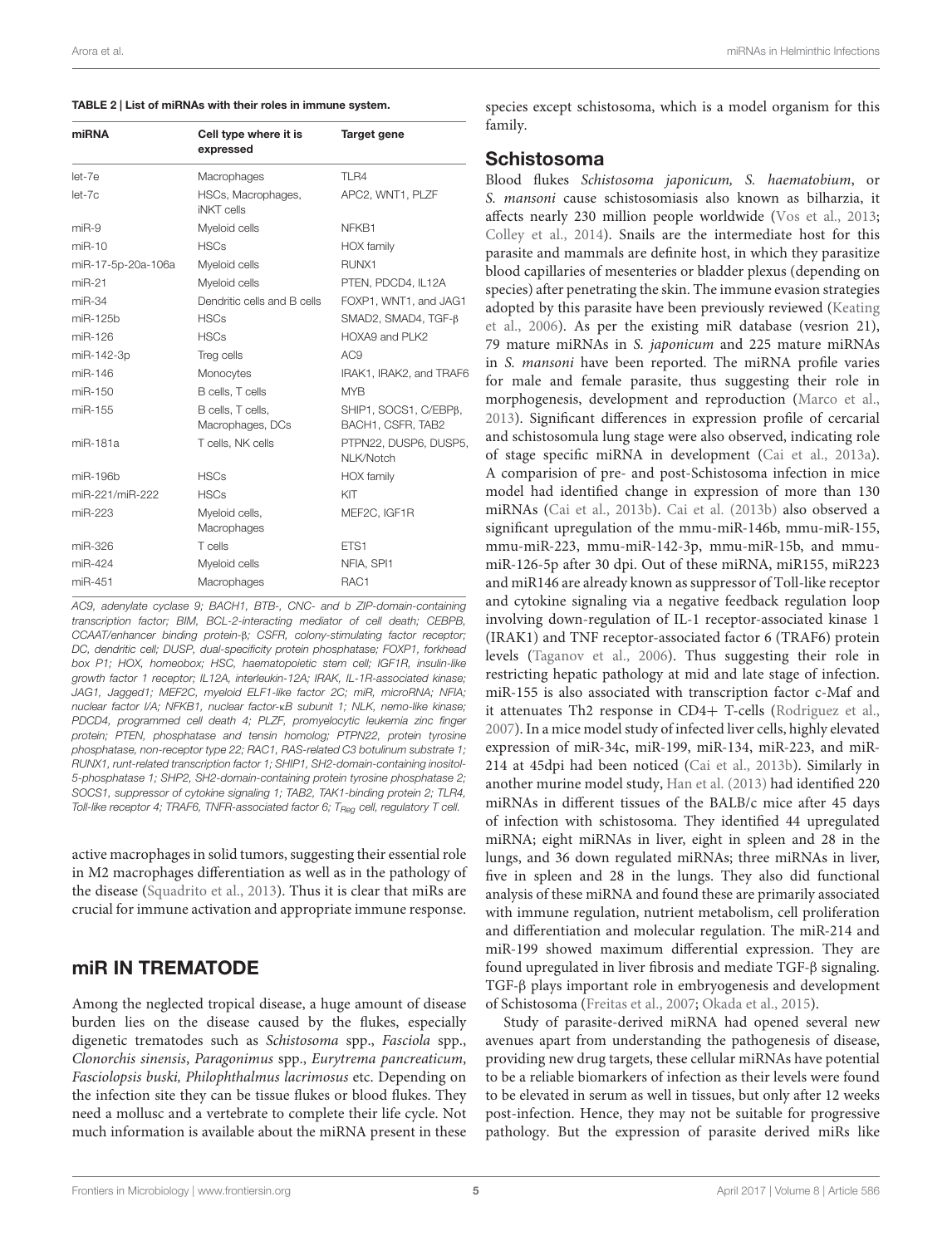miR-277, Bantam, miR-3479-3p were found significantly high in serum in S. mansoni infection and miR-10-5p, miR-3479-3p and Batnam in case of S. japonicum, and can be used as biomarkers with improved sensitivity for differentiating egg positive and negative individuals (Cheng et al., 2013; Hoy et al., 2014). de Souza Gomes et al. (2011) applied whole genome computational approach and identified 67 mature and 42 precursor novel miRNA in schistosoma, among them 26 precursors and 35 mature miRNAs were found to be evolutionarily conserved. Out of these small miRs, several have potential to interact with smad2 to regulate TGF-B signaling, thus have the potential to influence Th1 immune activation, however, this need to be verified by other means. miRNA has been tested for diagnostic purpose in schistosomiasis with great accuracy (Hoy et al., 2014) as the currently used microscopic stool examination or serum based assay have poor sensitivity in detecting low-intensity infections and fail to detect where eggs are trapped in tissues and not excreted or patient had infection with other helminth (Stothard et al., 2011). Hoy et al. (2014) found miR-277, miR-3479-3p, and Bantam from schistosoma could detect infected individuals from low and high infection intensity sites with specificity/sensitivity values of 89%/80% and 80%/90%, respectively.

### Clonorchiasis

This food-borne carcinogenic liver fluke causes infection in human called Clonorchiasis. Approximately 35 million people are globally infected by this parasite, especially in Asian countries like China, Japan, Vietnam and Korea (Lun et al., 2005). The liver fluke has two intermediate hosts: mollusks (first, infected by parasite eggs) and fish (second, infected by larvae). Humans get infected with this parasite when they consume these infected fish raw or without proper cooking. It has been classified as group1 biological human carcinogen by the International Agency for Research on Cancer (Shin et al., 2010). To identify the miRNAs present in adult C. sinensis, deep sequencing and bioinformatics extrapolations combined with stem-loop real-time PCR analysis approach was applied (Xu et al., 2010), they identified a total of 62,512 conserved miRNAs which belonged to 284 families along with six novel miRNA (cis-miR-001, cis-miR-2, cis-miR-6, cis-miR-10, cis-miR-18, and cis-miR-19). Among the conserved family of miRs identified by this approach, miR-71 was having the highest number of reads followed by mir-277 and miR-215, suggesting their role in parasite's survival and metabolism inside the host. These parasite derived novel miRs can be used to assess the cancer risk associated with liver fluke infection. In an in-vitro study using H-69 lung cancer cell line, Pak et al. (2014) reported upregulation of miR-16-2, miR-93, miR-95, mir-153, mir-195, miR-199a-3p, and down-regulation of miR let7a, let7i, miR-124a in the presence of excretory secretory protein of C. sinensis. Among the miRNAs, seven of them (miR-16-2, miR-93, miR-95, miR-136, miR-153, miR-195, and miR-199a-3p) were mainly associated with esophageal adenocarcinoma, breast cancer and colorectal carcinoma, suggesting the role of these miRs in cellproliferation and cell-signaling.

Recently, Yan et al. (2016) compared the hepatic miRNAs expression profiles from C. sinensis infected mice at 2, 8, and

16 weeks post-infection using miRNA-microarray and validated it by quantitative real-time PCR (qRT-PCR). They noticed 349 miRNAs were differentially expressed during infection, out of which 143 were down-regulated and 206 were up-regulated. These all dysregulated miRNAs were potentially involved in the pathological processes of clonorchiasis by regulating various signaling pathway like cancer-related, TGF-β, MAPK, TLR, PI3K/AKT signaling pathways. Interestingly 169 of these dysregulated miRNAs were predicted to be involved in the TGF/Smads signaling pathway which plays an important role in the biliary fibrosis caused by C. sinensis.

### Fasciolosis

The common liver fluke, a flat worm is now considered as emerging zoonotic disease. The two species Fasciola hepatica and F. gigantica causes fasciolosis in mammals. It completes its life cycle in its intermediate-host snail and definitive-host mammals. It is estimated that worldwide 2.4–17 million people are infected with Fasciola spp. and another 180 million are at risk of infection in Americas, parts of Europe, South Africa, the Middle East and Asia (Keiser and Utzinger, 2005). This infection is of zoonotic importance and miR regulation play crucial role in pathogenesis of this disease. Xu et al. (2013a) used next generation sequencing, bioinformatic analysis and stem-loop qRT-PCR to identify the miRNA expressed by these two parasites. The comparative miR expression profile of these two species had revealed 13 speciesspecific miRs that matched with miR4006b of Ciona intestinalis and miR 1957 matched with Mus musculus. Other miRs that could map to metabolic regulation and catalytic and binding function were common to both species (Xu et al., 2013b). Fromm et al. (2015) used deep-sequencing method and identified 54 miRNA (42conserved and 13 novel) and isolated miR from extracellular vesicles (EV) also. They found fhe-mir-125b as most abundant miRNA in EV; this miR belongs to the eumetazoan mir-10 family and has three orthologs in the host (cattle; Bos taurus; bta-mir-125a, bta-mir-125-1/-2b). Human mir-125 family members have been previously identified as decisive players in immune system development, immunological host defense and in cancer (Sun et al., 2013). Apart from this, they also found striking similarities between fhe-mir-2b-A and fhe-mir-2a-B and the two mir-27 orthologs, bta-mir-27a and bta-mir-27b, these two are known to target the 3′ un-translated region (UTR) of myostatin and insulin growth factor (IGF) in cattle and human (Miretti et al., 2013). While myostatin down-regulation has been associated with increased liver cell proliferation (Watts et al., 2014) and the decreased of has been associated with increased cancer risk (Loumaye et al., 2015).

### miR IN NEMATODE

The tube within tube organisms are also called as round worms and belong to class nematode. They have several human infecting members and are cause of a number of common parasitic infections like ascariasis, filariasis, trichinellosis, angiostrongyliasis, strongyloidiasis etc. As per the recent updates by WHO these soil worms affect 24% of population worldwide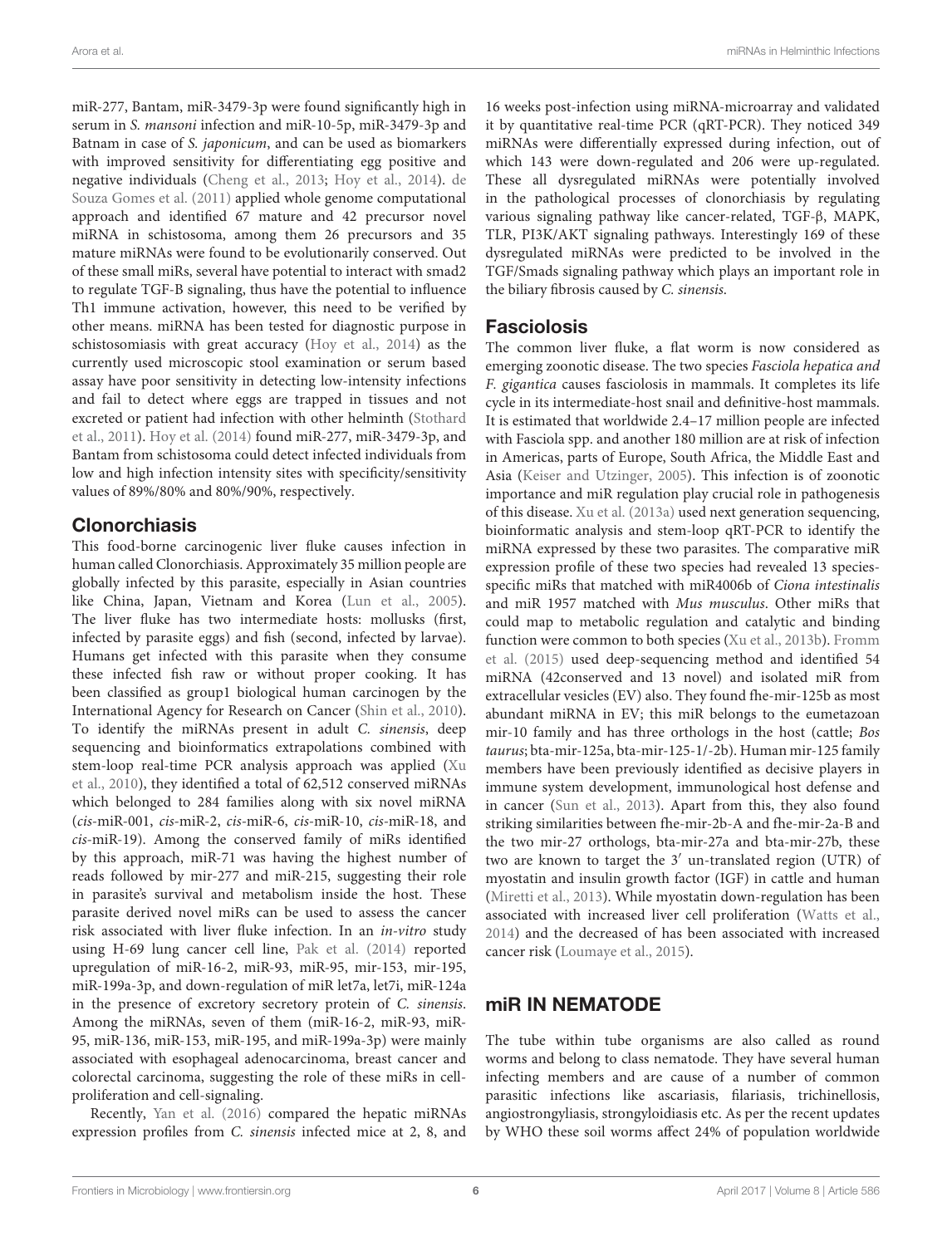and thus bears zoonotic importance and are crucial parasites which need extra attention of scientific world. Incidentally, the first miRNA was discovered in a nematode C. elegans.

### Ascariasis

The roundworm nematode A. suum and A. lumbricoides (largest known worm) causes infection in pigs and humans. Approximately 807 million people are infected and 4.2 billion are at risk of infection globally (de Silva et al., 2003). Ascaris don't involve any intermediate host, the fertile eggs are deposited on soil/plants and humans get infected when we ingest the infected soil/plant part. The eggs develop into larvae, which can penetrate the wall of duodenum to reach blood stream and parasitize at lungs, liver or heart. Only few papers are available about this parasite hence very little is known about the role of miR in this infection due to negligence and late availability of whole genome sequence of this parasite. Wang et al. (2011) did deep sequencing study which showed Ascaris spp. has similar pathway dependence as in C. elegance. Their germline is siRNA pathway dependent, whereas embryogenesis and larval development is dependent on miR pathway. The miR expression profile of male and female worm shared two novel miRs Asu-miR-share-391 and Asu-miRshare-404, the expression of miR-391 was more abundant in male than in female (Xu et al., 2013b). But their role in immune regulation needs to be further investigated.

# **Trichinellosis**

Trichinella spiralis is a food borne intracellular helminth that causes trichinellosis in animals. Humans get infection by ingestion of undercooked pork infected with its larvae (Murrell, 2013) and it encyst in the muscle. Its infection is repotrted from approximately 55 countries across the world including European countries (Pozio, 2007; Murrell and Pozio, 2011). The parasite remains asymptomatic and harbors in host tissue, the immune modulation is not only against the parasite but also against the auto antigens and allergens and also suppresses the malignant cells (Wang et al., 2009; Park et al., 2011). Chen et al. (2011a) used deep sequencing combined with stem-loop real-time polymerase chain reaction (PCR) analysis to identify the miR present at larval stage of T. spiralis. They analyzed the sequence against C. elegans and Brugia malayi miRdataset as reference and identified 11 and 12 conserved miRNA, respectively, with one unique miR. The miR expression profile showed miR-1, let-7, miR72, miR87 and miR-124 were highly abundant in the muscle larvale, suggesting it's potential role in growth and metabolism. The one novel miR identified was trs-mir-0001 and it's role in regulation and as signature miR for Trichinellosis needs to be further studied.

# Angiostrongyliasis

The parasitic nematode Angiostrongylus cantonensis also known as Rat Lungworm is a prime causative agent of eosinophilic meningitis and eosinophilic meningoencephalitis in humans (Alicata, 1965). Inside the human host it penetrates the intestinal wall, infects the CNS by entering the blood stream and breaking the blood brain barrier that causes a lot of neuronal damage. As is the situation with other helminthic parasite, very few researches has been undertaken in this direction so far and no

novel miR has been reported. Chen et al. (2011b) studied the miR profile among adult male and female A. cantonensis. They found miR-71, miR-1, and miR-60 were abundant in male and female parasites but the relative expression or copy number was higher in males, implying their role in adult maturation and development. But they could not identify any novel miR. There were stage specific miR expression observed in young and adult worm, though the miR-1, miR-77, and miR-44 were abundant in young and adult worm stage suggesting they might be crucial for the survival (Chang et al., 2013). As the infection causes damage in CNS the inflammation in astrocytes is related with higher expression of miR-146a and miR-132, these miRs have been previously reported to be associated with chronic inflammation in neurological disorders, innate immunity regulation and inflammation regulation (Shaked et al., 2009; Iyer et al., 2012; Xie et al., 2013).

# miR HOST IMMUNE MODULATION IN **CESTODE**

Cestodes are parasitic flatworm causing chronic zoonotic diseases. They include organisms like Echinococcus spp., Taenia spp., and Diphyllobothrium which generally cause asymptomatic intestinal infection which can be sometimes associated with mild abdominal pain or nausea. Their larval stage can penetrate through intestinal mucosa and travel to elsewhere causing infection with varied pathology.

# Echinococcosis

The causative agents of echinococcosis or hydatid are Echinococcus granulosus, E. multilocularis, and E. canadensis. These cestode parasites complete their life cycle in two mammalian hosts, ungulates as intermediate host and humans happen to be accidental host. Two of them, E. granulosus and E. multilocularis are known to cause most of the human infections. The miR expression profile of E. granulosus was studied for its different developmental stages and the protoscolex and cyst wall both showed the expression of miR-2, miR-9, miR-10, miR-27, let-7, and miR-71 except for miR-125 which was present only on protoscolex (Cucher et al., 2011). These miRs are involved in metamorphosis of parasite along with let-2. The protoscolex of E. granulosus had higher expression of miR-2 and miR-125 and their sequence showed variability, suggesting that it is due to binding to various 3′UTR targets. Interestingly, four novel miRs have been also identified in this parasite, namely miR-4988, miR-4989, miR-4990, and miR-4991. In a recent miR profiling in E. canadensis and it's comparison with E. granulosus for identification of conserved miR and novel miR it was shown that let-7 and miR-71 were found to be highly abundant and accounted for about 50% of whole miR expression levels indicating role of these miRs in parasite's survival in the intermediate host. miR-9 was also found to be highly expressive and miR-4989 expression appeared only in cyst wall samples. The miRnomes of echinococcus species showed expression of conserved miR profiles mir-36, mir-67, mir-92, mir-184, mir-281, miR-307, mir-1992, and miR-3479 which were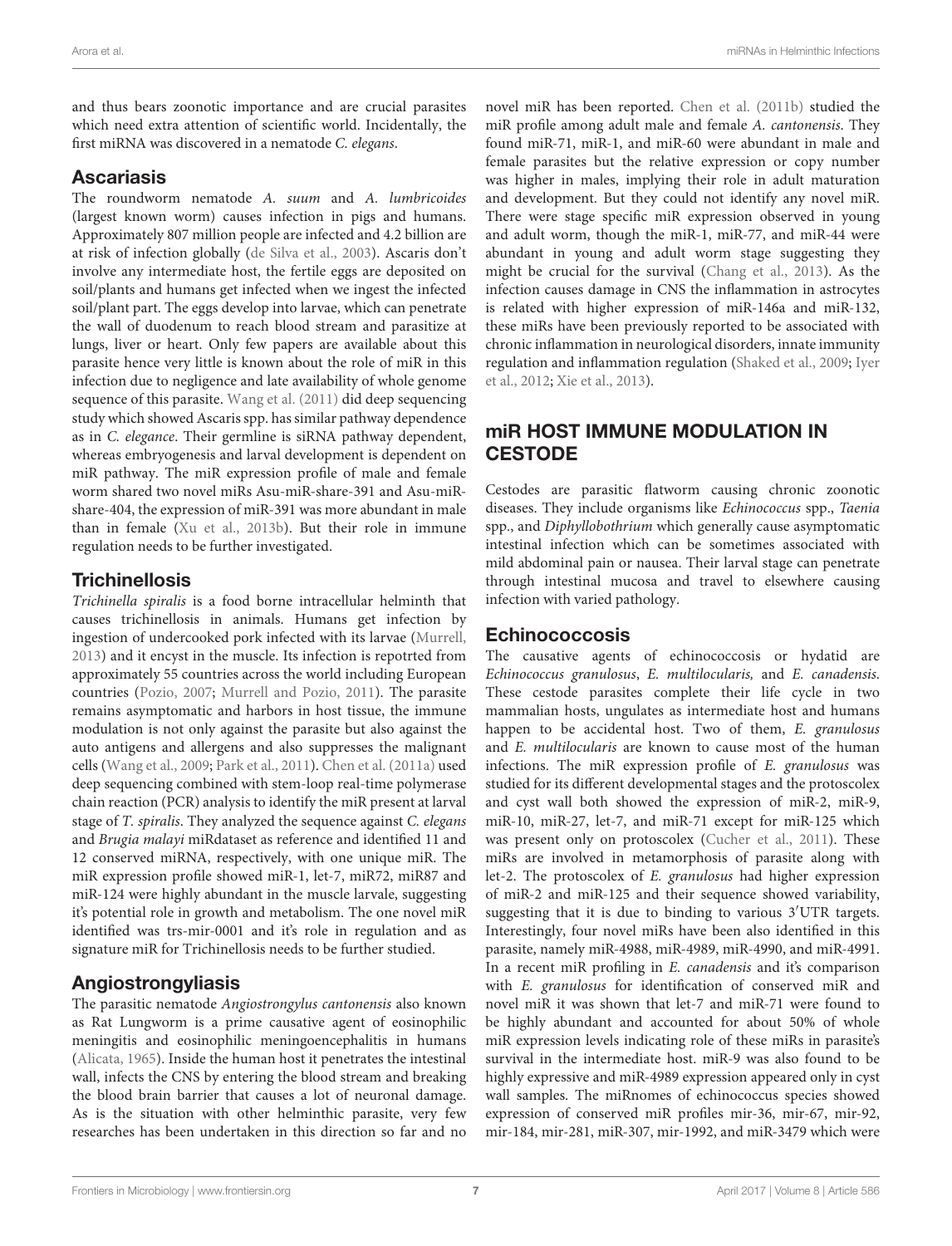previously thought to be lost in Echinococcus (Fromm et al., 2013; Jin et al., 2013; Cucher et al., 2015; Macchiaroli et al., 2015; Kamenetzky et al., 2016). The miR-10, let-7, miR-71, miR-4989, and Bantam hold the potential for diagnostic biomarkers for this infection as they are highly expressed in metacestodes of echinococcus species, though further experiments need to be undertaken to validate their role (Cucher et al., 2015; Macchiaroli et al., 2015). In a study involving miR-71 mimics it revealed that this Echinococcus multilocularis miR-71 (emu-miR-71) mimics significantly reduced the production of Nitric Oxide (NO) in in vitro experiment on RAW267.4 cells after 12 h of treatment (Zheng et al., 2016). The role of NO in echnicoccosis in host immune modulation has been previously described (Zheng, 2013). It does this by increasing the expression level of proteins Ago 1 and Ago 4 which are suggested to increase the stability of RISC complex. The exosome derived parasiticmiR-71 can be further used to understand exact mechanism underlying pathogen-host interaction (Buck et al., 2014; Zheng et al., 2016). The intestinal miR profiling of Kazakh sheep infected with E. granulosus eggs revealed an array of miRs for resistant and non-resistant haplotypes to infection. The resistant haplotypes had differentially expressed miR-21-3p, miR-134-5p, miR-542-5p, and miR-671 these miRs were found to be associated with NFκβ pathway and increased resistance to infection suggesting their role in inflammation, though further functional analysis needs to be undertaken (Jiang et al., 2016).

### **Taeniasis**

Mesocestoide corti is helminthic parasite that infects rats/mice. Though it does not infect human being it is used as a model organism for studying immunopathogenesis of class cestoda, of which Taenia is most important genus having mammals as host and T. solium is the most important parasite as it infects human. Larvae of taenia infect central nervous system causing neurocysticercosis, which is one of the most common cause of acquired epilepsy in developing world (Garcia et al., 2005; Prasad et al., 2008). M. corti have two life stages, tetrathyridia larvae and strobilated worm, and recently both were exploited for expression study of the miRNAs. The stage specific novel miR like miR-12071 was found in tetrathyridia stage and three conserved miRs found in storbilated worms were miR-2b, miR-7a, and miR-3479b. Besides these novel miRs there were certain common miRs and are highly expressed in both stages like bantam-3p, let-7-5p, miR-10-5p, miR-71-5p, and miR-4989-3p (Basika et al., 2016). The significance of miR-71 in Echinococcus spp. has already been discussed, its expression is found abundant in M. corti as well. The miR-71 in C. elegance has been shown to be associated with increased longevity via insulin-receptor/phosphatidylinositol 3-kinase pathway (Boulias and Horvitz, 2012). But whether the same mechanism occurs in M. corti needs further investigation. The up-regulated miR-36b also found in Echinococcus is associated with regenerative potential in planarians (Friedländer et al., 2009) and rapid proliferation in Echinococcus (Cucher et al., 2015) in M. corti tetrahyridia stage this miR is thought to control proliferation by asexual reproduction (Basika et al., 2016). The miR profile

showed similarly expressed miRs in Echinococcus. The miR-125 and miR-2 in the storbilated stage suggests their role in correct sexual development via notch signaling (miR-125). It's difficult to comment on the status of lost conserved miR families as some did match to echinococcus and the ones found in *M. corti* were absent in Echinococcus. M. corti expression profile reveals lots of potential miRs for further understanding of biological processes. Further assessment of post-transcriptional regulation of these miR in host-parasite interaction will enable a better understanding of class cestoda.

# **DISCUSSION**

Helminthic infections are receiving great attention off late, due to their wide spread infection and newly established role as novel regulators of development, sex differentiation, drug resistance and immune modulators. Hence, microRNAs present in these parasites are also getting increasingly higher attention from research community to understand their role in immune modulation and auto-immune disorders and to explore their therapeutic potential.

By now, several studies had indentified different miRNA expression in various parasitic infections and the number of parasitic diseases in which the role of miRNAs has been confirmed is continuously increasing. The emerging role of miR in the helminthic diseases had brought a range of novel miRs, circulatory miRs and differentially expressed miRs at various life stages of helminths. miRNAs are small and comprise of a known sequence that is often completely conserved across species, which makes it a very attractive features from a drug development standpoint. A lot of conserved miRs are found across different classes, these miRs could give molecular cues of the processes common to all and hence can be used as broad range targets for entire class. The important and varied roles of miRNAs had identifid these molecules as valid targets for intervention strategies. However, targeting miR has its own challenges, as evident from the profiles of immune responsive miRs like miR-155, miR-146a/b etc., they are common host's responsive miRs but it's difficult to say if they have a common target or follow the common signaling mechanism as one miR can have multiple targets. microRNAs can serve as good and reliable biomarkers due to their high stability in paraffin-embedded tissues from clinical samples or in human plasma raised the possibility that miRNA expression analysis may be a useful tool to define disease states (Nelson et al., 2004; Mitchell et al., 2008). Currently, there are microRNA panels available, which are helping physicians in determining the origins of cancer in disseminated tumors (Nelson et al., 2004). In addition to cancer, miRNA expression profiles could also be used to distinguish distinct forms of heart disease (van Rooij et al., 2006), muscular disorders (Eisenberg et al., 2007) and neurodegenerative diseases (Hébert and De Strooper, 2009). However, at present there is no miRNA based clinical tool is in use for helminthic infections. We have summarized and suggested the role of miRNA in helminthis infection in **Figure 2**. As there are still several concerns to be addressed regarding the complete biological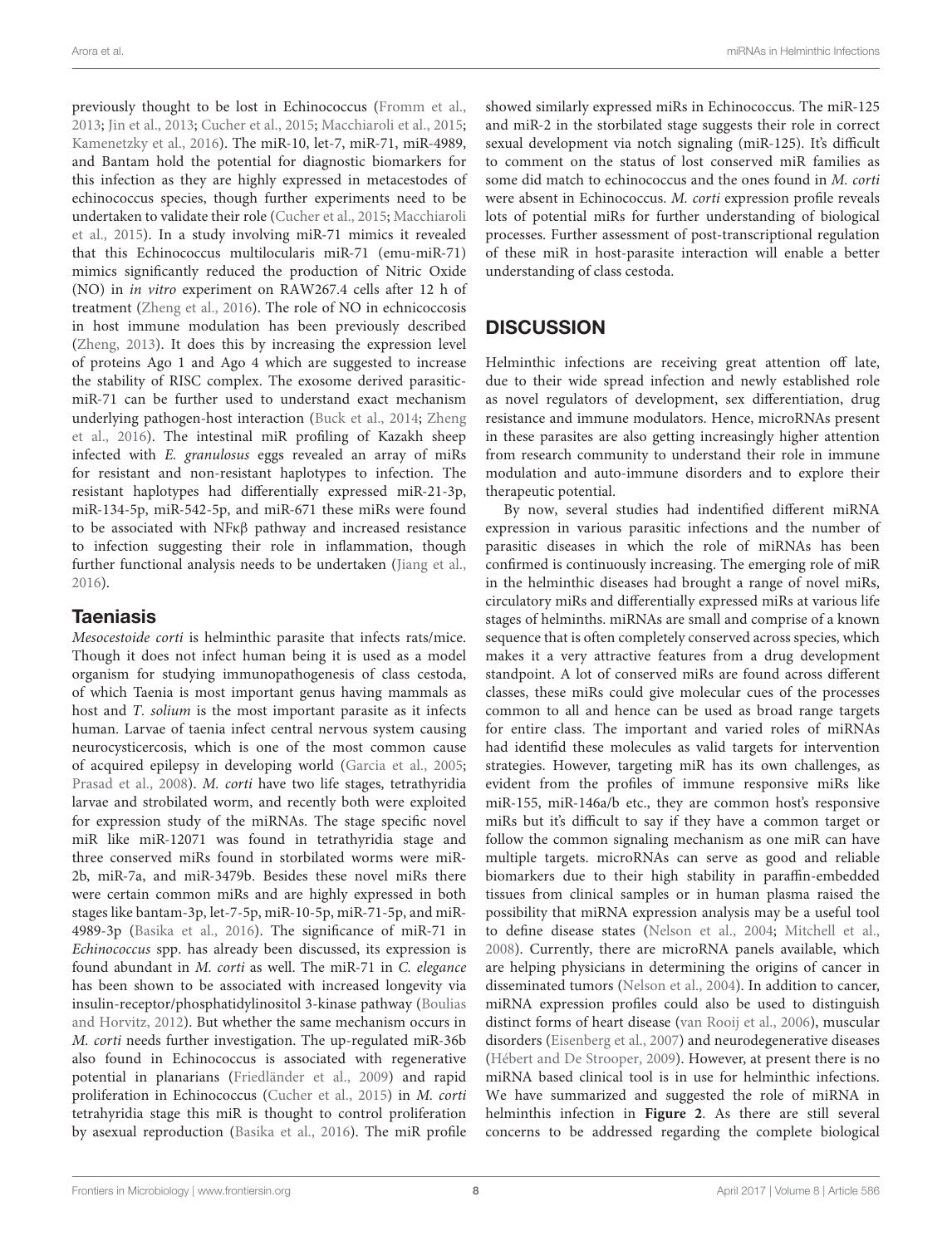

functions of miRNAs in the development/growth/maturation of parasitic helminths and its contribution in the formation of host pathology. Another major unanswered question is whether inhibitors of worm-specific miRNAs can kill parasitic helminths? And if yes, what will be commercial viability of that drug, as at present helminthic infections are largely treated by cheap protein inhibitor based drugs.

Development of microRNA-based therapeutics has proved more challenging than anticipated. The slow progress mainly stems from the general technical challenges with RNAibased therapeutics including delivery, stability and avoidance of activating immune responses. Though, the presence of evolutionary conserved miRs which were found to be present in all the species indicating their common origin and probably similarity in action infuse interest to researchers. Determining miRNA functions by applying gene knock out technique will be difficult. Many miRs are processed from introns of protein coding genes or multicistronic units containing multiple miRNA, thus making single miRNA knock-out animals difficult. Another big question among researchers are whether they operate through targeting single critical gene or do they act broadly by regulating minor effects on multiple targets, as suggested by evolutionary consideration. Parasite's miRNAs also regulate host target genes and there is increasing evidence that pathogens exploit host miRNAs to aid replication and survival. miRNAs are essential for the rapid responses to environmental changes and the regulation of development involved in parasitism.

The main advantage of miRNA targeting based therapeutics over protein targeting is rather than intercepting a single target as in the case of selective protein inhibitors, miRNAs can regulate entire gene programs. Importantly, the outcome is tuning of target expression instead of blunting it, which should be less detrimental to healthy tissues. This demands for the identification of precise targets of each miRNA, which would considerably expand our understanding of parasitic helminths biology. Improved genome assembly/annotation together with comparative analysis will also help in target gene prediction through identification of conserved miRNA binding sites. However, to achieve this we must acknowledge that the relevant tools for miRNA target prediction are still lacking for all most every parasitic worm and helminths miRNA research needs major effort before we can use/target miRNA for treatment. It will be important to examine effects of helminth miRNAs on both parasite and host gene expression, any parasite-induced changes in host miRNA expression or copy number could also influence helminth tropism.

# CONCLUSION AND PERSPECTIVES

Nowadays, miRNA is a hot issue in medical research field with huge potential. Despite the promising advancement in the applied areas of miRNA, several major theoretical and practical challenges remain to be resolved before this technique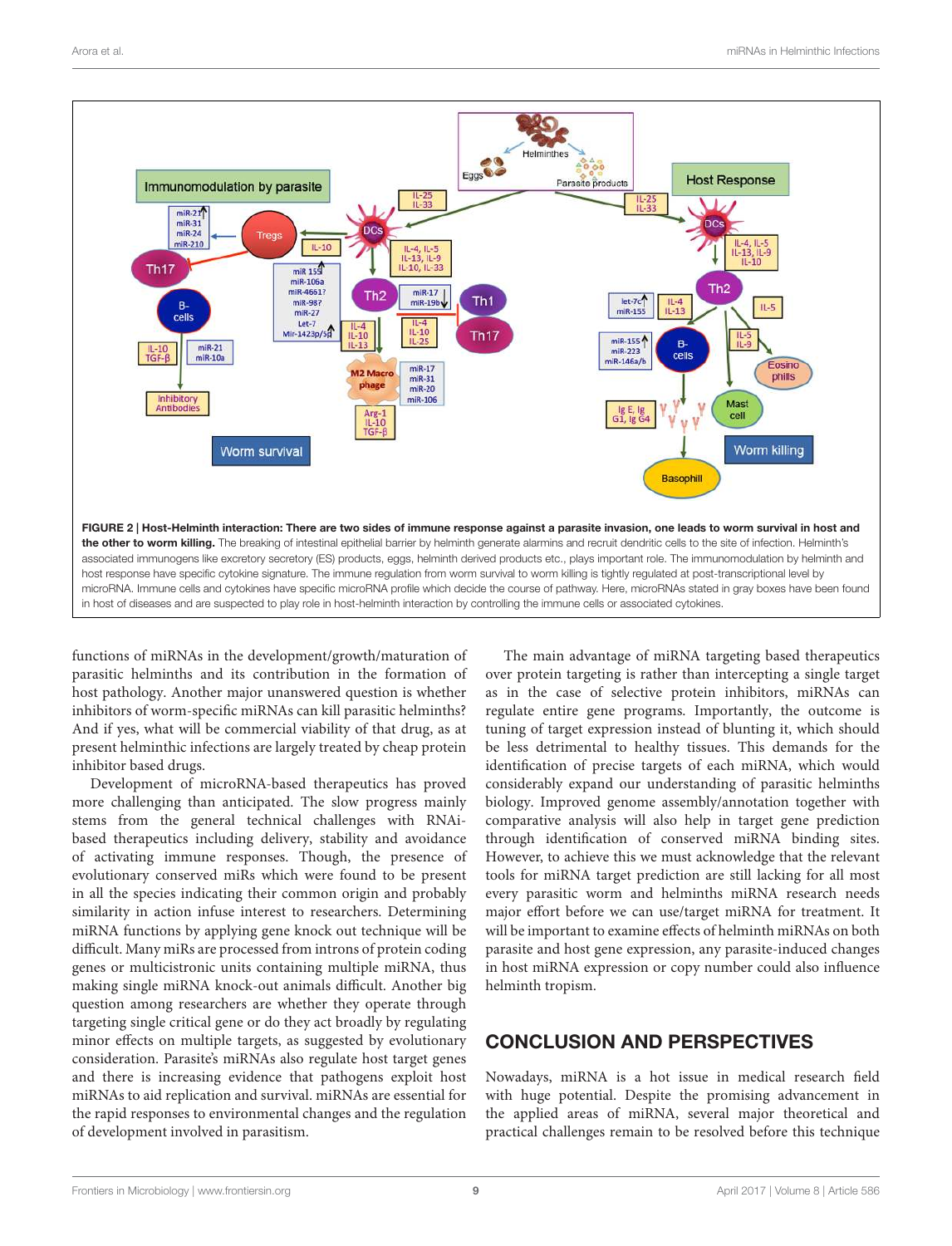can be used in clinical application for treatment/diagnosis of infectious diseases. First, more basic investigations will be required to further examine the functional role of miRNAs in parasitic and other infectious diseases. Although, miRNAs can inhibit mRNAs by translational suppression or cleavage, others possible unknown mechanism could lead to translational or posttranslation suppression. Second, the biological functions and packaging of extracellular miRNAs needs to be better understood. A number of studies had proposed that micro-vesicles containing miRNAs might be involved in the inflammatory site's microenvironment. However, this will need more detailed knowledge about the detailed mechanism of miRNA specific function and action within complex disease pathways in one or more than one etiological agents, with tissue specific manner. Effort should be made to study the gene mutation frequency in miRNA and their target gene. Use of synthetic miRNA containing multiple binding sites or using small molecule inhibitor to reduce interaction between miRNAs and their targets will be useful to increase the efficiency and efficacy of miRNA based therapeutic tools. miRNA mimics, which are small, chemically modified double stranded RNA molecule that mimic endogenous mature miRNA can also be used to increase the target specificity and better delivery. Applying systems biology approaches, to describe role and activity of miRNA under conditions of homeostasis and disease may open new avenues. Another important avenues to be of immense importance is the delivery system, success of miRNA in therapeutic application relies on accurate delivery at the target site. A lot has to be done on this aspect. Finally before translation into clinical practice, all circulating miRNA findings require further steps of validation and an accurate standardization of all pre-analytical and analytical procedures, in order to control for all potential technical biases. Integration of data from whole

### **REFERENCES**

- Alicata, J. E. (1965). Biology and distribution of the rat lungworm, Angiostrongylus cantonensis, and its relationship to eosinophilic meningoencephalitis and other neurological disorders of man and animals. Adv. Parasitol. 3, 223–248. doi: 10.1016/S0065-308X(08)60366-8
- Bartel, D. P. (2004). MicroRNAs: genomics, biogenesis, mechanism, and function. Cell 116, 281–297. doi: 10.1016/S0092-8674(04)00045-5
- Bartel, D. P. (2009). MicroRNAs: target recognition and regulatory functions. Cell 136, 215–233. doi: 10.1016/j.cell.2009.01.002
- Basika, T., Macchiaroli, N., Cucher, M., Espínola, S., Kamenetzky, L., Zaha, A., et al. (2016). Identification and profiling of microRNAs in two developmental stages of the model cestode parasite Mesocestoides corti. Mol. Biochem. Parasitol. 210, 37–49. doi: 10.1016/j.molbiopara.2016. 08.004
- Bazzoni, F., Rossato, M., Fabbri, M., Gaudiosi, D., Mirolo, M., Mori, L., et al. (2009). Induction and regulatory function of miR-9 in human monocytes and neutrophils exposed to proinflammatory signals. Proc. Natl. Acad. Sci. U.S.A. 106, 5282–5287. doi: 10.1073/pnas.0810909106
- Boulias, K., and Horvitz, H. R. (2012). The C. elegans microRNA mir-71 acts in neurons to promote germline-mediated longevity through regulation of DAF-16/FOXO. Cell Metab. 15, 439–450.
- Buck, A. H., Coakley, G., Simbari, F., McSorley, H. J., Quintana, J. F., Le Bihan, T., et al. (2014). Exosomes secreted by nematode parasites transfer small RNAs to mammalian cells and modulate innate immunity. Nat Commun. 5:5488. doi: 10.1038/ncomms6488

genome atlas or miRBase will aid in future discoveries. Hence, use of miRNA for targeted therapy in near future is bright and impulsive at this moment; nevertheless, with ever increasing and rapid discoveries in this filed is certainly promising and have lots of potential. So, despite these caveats miRNA has strong potential to lead to therapeutic targeting of parasite cellular pathways as well as altering host-parasite interactions that influence parasite survival, which will be very beneficial for treatment of helminthic infections and personalized medicine for the pathology induced by helminthic infections. This calls for the complete understanding of receptor-targeted delivery of miRNA mimics or inhibitors to affected cells/tissues that may be critical for decreasing off-target effects, and for augmenting the utility of miRNAs.

## AUTHOR CONTRIBUTIONS

NA, ST, AS, PM, AM, and AP designed the manuscript, NA, ST, AK, and AP wrote the manuscript. NA, PM, AM, and AP drafted and critically evaluated the manuscript.

# FUNDING

NA is supported by Ph.D. studentship from the Indian Institute of Technology Mandi. AP and ST acknowledge financial support from Ramalingaswami Fellowship Department of Biotechnology, Government of India, New Delhi, India. AM (EMR/2016/000716) and AP (ECR/2016/000817/LS) are supported by Science and Engineering Research Board (SERB), Department of Science and Technology, Government of India.

- Cai, P., Piao, X., Hao, L., Liu, S., Hou, N., Wang, H., et al. (2013a). A deep analysis of the small non-coding RNA population in Schistosoma japonicum eggs. PLoS ONE 8:e64003. doi: 10.1371/journal.pone.0064003
- Cai, P., Piao, X., Liu, S., Hou, N., Wang, H., and Chen, Q. (2013b). MicroRNA-gene expression network in murine liver during Schistosoma japonicum infection. PLoS ONE 8:e67037. doi: 10.1371/journal.pone.0067037
- Ceppi, M., Pereira, P. M., Dunand-Sauthier, I., Barras, E., Reith, W., Santos, M. A., et al. (2009). MicroRNA-155 modulates the interleukin-1 signaling pathway in activated human monocyte-derived dendritic cells. Proc. Natl. Acad. Sci. U.S.A. 106, 2735–2740. doi: 10.1073/pnas.0811073106
- Chang, S. H., Tang, P., Lai, C. H., Kuo, M. L., and Wang, L. C. (2013). Identification and characterisation of microRNAs in young adults of Angiostrongylus cantonensis via a deep-sequencing approach. Mem. Inst. Oswaldo Cruz 108, 699–706. doi: 10.1590/0074-0276108062013005
- Cheloufi, S., Dos Santos, C. O., Chong, M. M., and Hannon, G. J. (2010). A dicerindependent miRNAbiogenesis pathway that requires Ago catalysis. Nature 465, 584–589. doi: 10.1038/nature09092
- Chen, C. Z., Li, L., Lodish, H. F., and Bartel, D. P. (2004). MicroRNAs modulate hematopoietic lineage differentiation. Science 303, 83–86. doi: 10.1126/science. 1091903
- Chen, M. X., Ai, L., Xu, M. J., Chen, S. H., Zhang, Y. N., Guo, J., et al. (2011a). Identification and characterization of microRNAs in Trichinella spiralis by comparison with Brugia malayi and Caenorhabditis elegans. Parasitol. Res. 109, 553–558. doi: 10.1007/s00436-011-2283-x
- Chen, M. X., Ai, L., Xu, M. J., Zhang, R. L., Chen, S. H., Zhang, Y. N., et al. (2011b). Angiostrongylus cantonensis: identification and characterization of microRNAs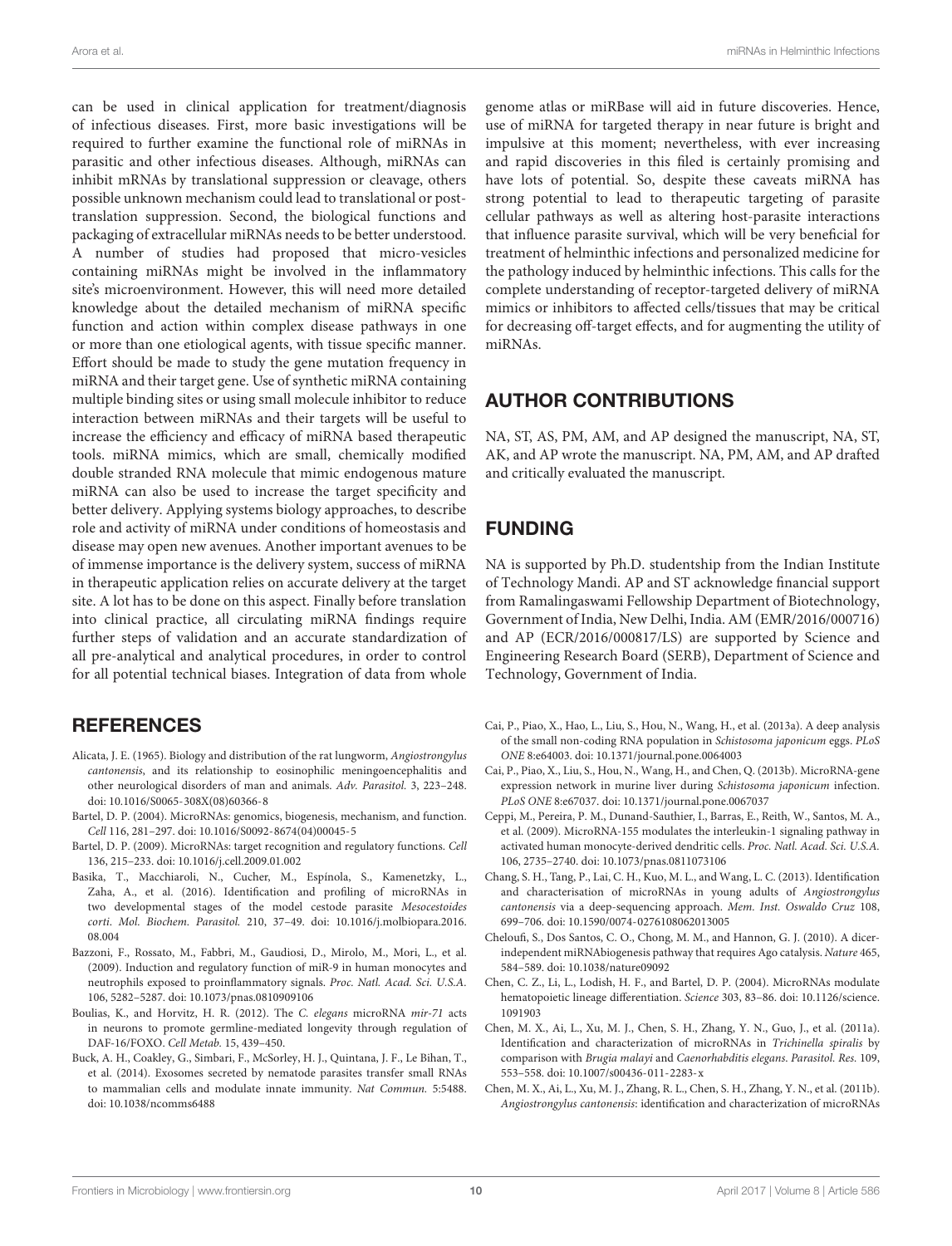in male and female adults. Exp. Parasitol. 128, 116–120. doi: 10.1016/j.exppara. 2011.02.019

- Cheng, G., Luo, R., Hu, C., Cao, J., and Jin, Y. (2013). Deep sequencingbased identification of pathogen-specific microRNAs in the plasma of rabbits infected with Schistosoma japonicum. Parasitology 140, 1751–1761. doi: 10.1017/S0031182013000917
- Colley, D. G., Bustinduy, A. L., Secor, W. E., and King, C. H. (2014). Human schistosomiasis. Lancet 383, 2253–2264. doi: 10.1016/S0140-6736(13)61949-2
- Cucher, M., Macchiaroli, N., Kamenetzky, L., Maldonado, L., Brehm, K., and Rosenzvit, M. C. (2015). High-throughput characterization of Echinococcus spp. metacestode miRNomes. Int. J. Parasitol. 45, 253–267. doi: 10.1016/j.ijpara. 2014.12.003
- Cucher, M., Prada, L., Mourglia-Ettlin, G., Dematteis, S., Camicia, F., Asurmendi, S., et al. (2011). Identification of Echinococcus granulosus microRNAs and their expression in different life cycle stages and parasite genotypes. Int. J. Parasitol. 41, 439–448. doi: 10.1016/j.ijpara.2010.11.010
- de Silva, N. R., Brooker, S., Hotez, P. J., Montresor, A., Engels, D., and Savioli, L. (2003). Soil-transmitted helminth infections: updating the global picture. Trends Parasitol. 19, 547–551. doi: 10.1016/j.pt.2003.10.002
- de Souza Gomes, M., Muniyappa, M. K., Carvalho, S. G., Guerra-Sá, R., and Spillane, C. (2011). Genome-wide identification of novel microRNAs and their target genes in the human parasite Schistosoma mansoni. Genomics 98, 96–111. doi: 10.1016/j.ygeno.2011.05.007
- Eisenberg, I., Eran, A., Nishino, I., Moggio, M., Lamperti, C., Amato, A. A., et al. (2007). Distinctive patterns of microRNA expression in primary muscular disorders. Proc. Natl. Acad. Sci. U.S.A. 104, 17016–17021. doi: 10.1073/pnas. 0708115104
- Fontana, L., Pelosi, E., Greco, P., Racanicchi, S., Testa, U., Liuzzi, F., et al. (2007). MicroRNAs 17-5p-20a-106a control monocytopoiesis through AML1 targeting and M-CSF receptor upregulation. Nat. Cell Biol. 9, 775–787. doi: 10.1038/ ncb1613
- Freitas, T. C., Jung, E., and Pearce, E. J. (2007). TGF-beta signaling controls embryo development in the parasitic flatworm Schistosoma mansoni. PLoS Pathog. 3:e52. doi: 10.1371/journal.ppat.0030052
- Friedländer, M. R., Adamidi, C., Han, T., Lebedeva, S., Isenbarger, T. A., Hirst, M., et al. (2009). High-resolution profiling and discovery of planarian small RNAs. Proc. Natl. Acad. Sci. U.S.A. 106, 11546–11551. doi: 10.1073/pnas.09052 22106
- Fromm, B., Trelis, M., Hackenberg, M., Cantalapiedra, F., Bernal, D., and Marcilla, A. (2015). The revised microRNA complement of Fasciola hepatica reveals a plethora of overlooked microRNAs and evidence for enrichment of immuno-regulatory microRNAs in extracellular vesicles. Int. J. Parasitol. 45, 697–702. doi: 10.1016/j.ijpara.2015.06.002
- Fromm, B., Worren, M. M., Hahn, C., Hovig, E., and Bachmann, L. (2013). Substantial loss of conserved and gain of novel microRNA families in flatworms. Mol. Biol. Evol. 30, 2619–2628. doi: 10.1093/molbev/mst155
- Garcia, H. H., Del Brutto, O. H., and Cysticercosis Working Group in Peru (2005). Neurocysticercosis: updated concepts about an old disease. Lancet Neurol. 4, 653–661.
- Garo, L. P., and Murugaiyan, G. (2016). Contribution of microRNAs to autoimmune diseases. Cell. Mol. Life Sci. 73, 2041–2051. doi: 10.1007/s00018- 016-2167-4
- Gilicze, A. B., Wiener, Z., Tóth, S., Buzás, E., Pállinger, É., Falcone, F. H., et al. (2014). Myeloid-derived microRNAs, miR-223, miR27a, and miR-652, are dominant players in myeloid regulation. BioMed. Res. Int. 2014:870267. doi: 10.1155/2014/870267
- Global Burden of Disease Study 2013 Collaborators (2015). Global, regional, and national incidence, prevalence, and years lived with disability for 301 acute and chronic diseases and injuries in 188 countries, 1990-2013: a systematic analysis for the Global Burden of Disease Study 2013. Lancet 386, 743–800. doi: 10.1016/S0140-6736(15)60692-4
- Han, H., Peng, J., Hong, Y., Zhang, M., Han, Y., Liu, D., et al. (2013). MicroRNA expression profile in different tissues of BALB/c mice in the early phase of Schistosoma japonicum infection. Mol. Biochem. Parasitol. 188, 1–9. doi: 10.1016/j.molbiopara.2013.02.001
- Hébert, S. S., and De Strooper, B. (2009). Alterations of the microRNA network cause neurodegenerative disease. Trends Neurosci. 32, 199–206. doi: 10.1016/j. tins.2008.12.003
- Hotez, P. J., Brindley, P. J., Bethony, J. M., King, C. H., Pearce, E. J., and Jacobson, J. (2008). Helminth infections: the great neglected tropical diseases. J. Clin. Invest. 118, 1311–1321. doi: 10.1172/JCI34261
- Hoy, A. M., Lundie, R. J., Ivens, A., Quintana, J. F., Nausch, N., Forster, T., et al. (2014). Parasite-derived microRNAs in host serum as novel biomarkers of helminth infection. PLoS Negl. Trop. Dis. 8:e2701. doi: 10.1371/journal.pntd. 0002701
- Iyer, A., Zurolo, E., Prabowo, A., Fluiter, K., Spliet, W. G., van Rijen, P. C., et al. (2012). MicroRNA-146a: a key regulator of astrocyte-mediated inflammatory response. PLoS ONE 7:e44789. doi: 10.1371/journal.pone.0044789
- Jiang, S., Li, X., Wang, X., Ban, Q., Hui, W., and Jia, B. (2016). MicroRNA profiling of the intestinal tissue of Kazakh sheep after experimental Echinococcus granulosus infection, using a high-throughput approach. Parasite 23:23. doi: 10.1051/parasite/2016023
- Jin, X., Lu, L., Su, H., Lou, Z., Wang, F., Zheng, Y., et al. (2013). Comparative analysis of known miRNAs across platyhelminths. FEBS J. 280, 3944–3951. doi: 10.1111/febs.12395
- Johnnidis, J. B., Harris, M. H., Wheeler, R. T., Stehling-Sun, S., Lam, M. H., Kirak, O., et al. (2008). Regulation of progenitor cell proliferation and granulocyte function by microRNA-223. Nature 451, 1125–1129. doi: 10.1038/ nature06607
- Kamenetzky, L., Stegmayer, G., Maldonado, L., Macchiaroli, N., Yones, C., and Milone, D. H. (2016). MicroRNA discovery in the human parasite Echinococcus multilocularis from genome-wide data. Genomics 107, 274–280. doi: 10.1016/j. ygeno.2016.04.002
- Keating, J. H., Wilson, R. A., and Skelly, P. J. (2006). No overt cellular inflammation around intravascular schistosomes in vivo. J. Parasitol. 92, 1365–1369. doi: 10.1645/GE-864R.1
- Keiser, J., and Utzinger, J. (2005). Emerging foodborne trematodiasis. Emerg. Infect. Dis. 11, 1507–1514. doi: 10.3201/eid1110.050614
- Khvorova, A., Reynolds, A., and Jayasena, S. D. (2003). Functional siRNAs and miRNAs exhibit strand bias. Cell 115, 209–216. doi: 10.1016/S0092-8674(03) 00801-8
- Krol, J., Loedige, I., and Filipowicz, W. (2010). The widespread regulation of microRNA biogenesis, function and decay. Nat. Rev. Genet. 11, 597–610. doi: 10.1038/nrg2843
- Lee, R. C., Feinbaum, R. L., and Ambros, V. (1993). The C. elegans heterochronic gene lin-4 encodes small RNAs with antisense complementarity to lin-14. Cell 75, 843–854.
- Loumaye, A., de Barsy, M., Nachit, M., Lause, P., Frateur, L., van Maanen, A., et al. (2015). Role of Activin A and myostatin in human cancer cachexia. J. Clin. Endocrinol. Metab. 100, 2030–2038. doi: 10.1210/jc.2014-4318
- Lun, Z. R., Gasser, R. B., Lai, D. H., Li, A. X., Zhu, X. Q., Yu, X. B., et al. (2005). Clonorchiasis: a key foodborne zoonosis in China. Lancet Infect. Dis. 5, 31–41. doi: 10.1016/S1473-3099(04)01252-6
- Macchiaroli, N., Cucher, M., Zarowiecki, M., Maldonado, L., Kamenetzky, L., and Rosenzvit, M. C. (2015). MicroRNA profiling in the zoonotic parasite Echinococcus canadensis using a high-throughput approach. Parasit. Vectors 8:83. doi: 10.1186/s13071-015-0686-8
- Marco, A., Kozomara, A., Hui, J. H., Emery, A. M., Rollinson, D., Griffiths-Jones, S., et al. (2013). Sex-biased expression of microRNAs in Schistosomamansoni. PLoS Negl. Trop. Dis. 7:e2402. doi: 10.1371/journal.pntd.0002402
- Militello, K. T., Refour, P., Comeaux, C. A., and Duraisingh, M. T. (2008). Antisense RNA and RNAi in protozoan parasites: Working hard or hardly working? Mol. Biochem. Parasitol. 157, 117–126. doi: 10.1016/j.molbiopara. 2007.10.004
- Miretti, S., Martignani, E., Accornero, P., and Baratta, M. (2013). Functional effect of mir-27b on myostatin expression: a relationship in piedmontese cattle with double-muscled phenotype. BMC Genomics 14:194. doi: 10.1186/1471-2164- 14-194
- Mitchell, P. S., Parkin, R. K., Kroh, E. M., Fritz, B. R., Wyman, S. K., Pogosova-Agadjanyan, E. L., et al. (2008). Circulating microRNAs as stable blood-based markers for cancer detection. Proc. Natl. Acad. Sci. U.S.A. 105, 10513–10518. doi: 10.1073/pnas.0804549105
- Mo, Z. X., Guo, J. Q., She, D., Zhang, X., Puthiyakunnon, S., Chen, X. G., et al. (2016). Infection by the nematode Angiostrongylus cantonensis induces differential expression of miRNAs in mouse brain. J. Microbiol. Immunol. Infect. doi: 10.1016/j.jmii.2016.02.002 [Epub ahead of print].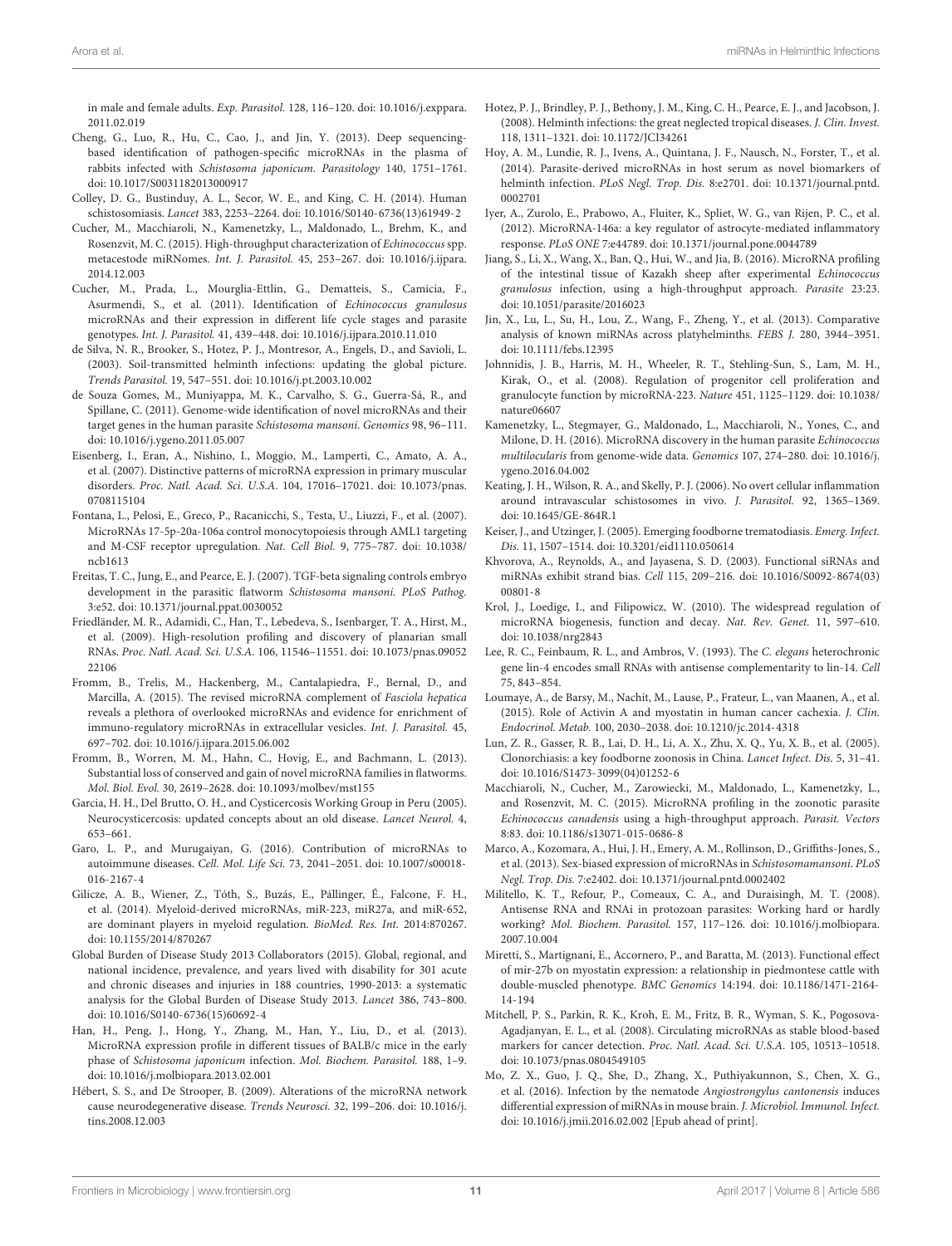- Molnar, A., Melnyk, C. W., Bassett, A., Hardcastle, T. J., Dunn, R., and Baulcombe, D. C. (2010). Small silencing RNAs in plants are mobile and direct epigenetic modification in recipient cells. Science 328, 872–875. doi: 10.1126/science. 1187959
- Murrell, K. D. (2013). Zoonotic foodborne parasites and their surveillance. Rev. Sci. Tech. 32, 559–569. doi: 10.20506/rst.32.2.2239
- Murrell, K. D., and Pozio, E. (2011). Worldwide occurrence and impact of human trichinellosis, 1986–2009. Emerg. Infect. Dis. 17, 2194–2202. doi: 10.3201/ eid1712.110896
- Nelson, P. T., Baldwin, D. A., Scearce, L. M., Oberholtzer, J. C., Tobias, J. W., and Mourelatos, Z. (2004). Microarray-based, high-throughput gene expression profiling of microRNAs. Nat. Methods 1, 155–161. doi: 10.1038/nmeth717
- Okada, H., Honda, M., Campbell, J. S., Takegoshi, K., Sakai, Y., Yamashita, T., et al. (2015). Inhibition of microRNA-214 ameliorates hepatic fibrosis and tumor incidence in platelet-derived growth factor C transgenic mice. Cancer Sci. 106, 1143–1152. doi: 10.1111/cas.12730
- Pak, J. H., Kim, I. K., Kim, S. M., Maeng, S., Song, K. J., Na, B. K., et al. (2014). Induction of cancer-related microRNA expression profiling using excretorysecretory products of Clonorchis sinensis. Parasitol. Res. 113, 4447–4455. doi: 10.1007/s00436-014-4127-y
- Park, H. K., Cho, M. K., Choi, S. H., Kim, Y. S., and Yu, H. S. (2011). Trichinella spiralis: infection reduces airway allergic inflammation in mice. Exp. Parasitol. 127, 539–544. doi: 10.1016/j.exppara.2010.10.004
- Ponomarev, E. D., Veremeyko, T., Barteneva, N., Krichevsky, A. M., and Weiner, H. L. (2011). MicroRNA-124 promotes microglia quiescence and suppresses EAE by deactivating macrophages via the C/EBP-[alpha]-PU.1 pathway. Nat. Med. 17, 64–70. doi: 10.1038/nm.2266
- Pozio, E. (2007). World distribution of Trichinella spp. infections in animals and humans. Vet. Parasitol. 149, 3–21. doi: 10.1016/j.vetpar.2007.07.002
- Prasad, K. N., Prasad, A., Verma, A., and Singh, A. K. (2008). Human cysticercosis and Indian scenario: a review. J. Biosci. 33, 571–582. doi: 10.1007/s12038-008- 0075-y
- Rathjen, T., Nicol, C., McConkey, G., and Dalmay, T. (2006). Analysis of short RNAs in the malaria parasite and its red blood cell host. FEBS Lett. 580, 5185–5188. doi: 10.1016/j.febslet.2006.08.063
- Rodriguez, A., Vigorito, E., Clare, S., Warren, M. V., Couttet, P., Soond, D. R., et al. (2007). Requirement of bic/microRNA-155for normal immune function. Science 316, 608–611. doi: 10.1126/science.1139253
- Rosa, A., Ballarino, M., Sorrentino, A., Sthandier, O., De Angelis, F. G., Marchioni, M., et al. (2007). The interplay between the master transcription factor PU.1 and miR-424 regulates human monocyte/macrophage differentiation. Proc. Natl. Acad. Sci. U.S.A. 104, 19849–19854. doi: 10.1073/pnas.0706963104
- Rottiers, V., and Näär, A. M. (2012). MicroRNAs in metabolism and metabolic disorders. Nat. Rev. Mol. Cell Biol. 13, 239–250. doi: 10.1038/nrm3313
- Shaked, I., Meerson, A., Wolf, Y., Avni, R., Greenberg, D., Gilboa-Geffen, A., et al. (2009). MicroRNA-132 potentiates cholinergic anti-inflammatory signaling by targeting acetylcholinesterase. Immunity 31, 965–973. doi: 10.1016/j.immuni. 2009.09.019
- Shin, H. R., Oh, J. K., Masuyer, E., Curado, M. P., Bouvard, V., Fang, Y. Y., et al. (2010). Epidemiology of cholangiocarcinoma: an update focusing on risk factors. Cancer Sci. 101, 579–585. doi: 10.1111/j.1349-7006.2009.01458.x
- Squadrito, M. L., Etzrodt, M., De Palma, M., and Pittet, M. J. (2013). MicroRNAmediated control of macrophages and its implications for cancer. Trends Immunol. 34, 350–359. doi: 10.1016/j.it.2013.02.003
- Stothard, J. R., Sousa-Figueiredo, J. C., Betson, M., Adriko, M., Arinaitwe, M., Rowell, C., et al. (2011). Schistosoma mansoni Infections in young children: when are schistosome antigens in urine, eggs in stool, and antibodies to eggs first detectable? PLoS Negl. Trop. Dis. 5:e938. doi: 10.1371/journal.pntd.000 0938
- Sun, Y. M., Lin, K. Y., and Chen, Y. Q. (2013). Diverse functions of miR-125 family in different cell contexts. J. Hematol. Oncol. 6:6. doi: 10.1186/1756-8722-6-6
- Taganov, K. D., Boldin, M. P., Chang, K. J., and Baltimore, D. (2006). NFkappaB-dependent induction of microRNA miR-146, an inhibitor targeted to signaling proteins of innate immune responses. Proc. Natl. Acad. Sci. U.S.A. 103, 12481–12486. doi: 10.1073/pnas.0605298103
- Tili, E., Michaille, J. J., Cimino, A., Costinean, S., Dumitru, C. D., Adair, B., et al. (2007). Modulation of miR-155 and miR-125b levels following

Lipopolysaccharide/TNF-α stimulation and their possible roles in regulating the response to endotoxin shock. J. Immunol. 179, 5082–5089. doi: 10.4049/ jimmunol.179.8.5082

- Tsitsiou, E., and Lindsay, M. A. (2009). MicroRNAs and the immune response. Curr. Opin. Pharmacol. 9, 514–520. doi: 10.1016/j.coph.2009.05.003
- van Rooij, E., Sutherland, L. B., Liu, N., Williams, A. H., McAnally, J., Gerard, R. D., et al. (2006). A signature pattern of stress-responsive microRNAs that can evoke cardiac hypertrophy, and heart failure. Proc. Natl. Acad. Sci. U.S.A. 103, 18255–18260. doi: 10.1073/pnas.0608791103
- Velu, C. S., Baktula, A. M., and Grimes, H. L. (2009). Gfi1 regulates miR-21 and miR-196b to control myelopoiesis. Blood 113, 4720–4728. doi: 10.1182/blood-2008-11-190215
- Vos, T., Flaxman, A. D., Naghavi, M., Lozano, R., Michaud, C., Ezzati, M., et al. (2013). Years lived with disability (YLDs) for 1160 sequelae of 289 diseases and injuries 1990–2010: a systematic analysis for the Global Burden of Disease Study 2010. Lancet 380, 2163–2196. doi: 10.1016/S0140-6736(12) 61729-2
- Wang, H. J., Zhang, P. J., Chen, W. J., Feng, D., Jia, Y. H., and Xie, L. X. (2012). Four serum microRNAs identified as diagnostic biomarkers of sepsis. J. Trauma Acute Care Surg. 73, 850–854. doi: 10.1097/TA.0b013e31825 a7560
- Wang, J., Czech, B., Crunk, A., Wallace, A., Mitreva, M., Hannon, G. J., et al. (2011). Deep small RNA sequencing from the nematode Ascaris reveals conservation, functional diversification, and novel developmental profiles. Genome Res. 21, 1462–1477. doi: 10.1101/gr.121426.111
- Wang, X. L., Fu, B. Q., Yang, S. J., Wu, X. P., Cui, G. Z., Liu, M. F., et al. (2009). Trichinella spiralis—a potential anti-tumor agent. Vet. Parasitol. 159, 249–252. doi: 10.1016/j.vetpar.2008.10.052
- Watts, R., Ghozlan, M., Hughey, C. C., Johnsen, V. L., Shearer, J., and Hittel, D. S. (2014). Myostatin inhibits proliferation and insulin-stimulated glucose uptake in mouse liver cells. Biochem. Cell Biol. 92, 226–234. doi: 10.1139/bcb-2014- 0004
- Wightman, B., Ha, I., and Ruvkun, G. (1993). Posttranscriptional regulation of the heterochronic gene lin-14 by lin-4 mediates temporal pattern formation in C. elegans. Cell 75, 855–862. doi: 10.1016/0092-8674(93)90530-4
- World Health Organization [WHO] (2012). Accelerating Work to Overcome the Global Impact of Neglected Tropical Diseases: A Roadmap for Implementation: Executive Summary. Geneva: World Health Organization.
- Xie, Y. F., Shu, R., Jiang, S. Y., Liu, D. L., Ni, J., and Zhang, X. L. (2013). MicroRNA-146 inhibits pro-inflammatory cytokine secretion through IL-1 receptor-associated kinase 1 in human gingival fibroblasts. J. Inflamm. 10, 1–9. doi: 10.1186/1476-9255-10-20
- Xu, M. J., Ai, L., Fu, J. H., Nisbet, A. J., Liu, Q. Y., Chen, M. X., et al. (2013a). Comparative characterization of microRNAs from the liver flukes Fasciola gigantica and F. hepatica. PLoS ONE 7:e53387. doi: 10.1371/journal.pone. 0053387
- Xu, M. J., Fu, J. H., Nisbet, A. J., Huang, S. Y., Zhou, D. H., Lin, R. Q., et al. (2013b). Comparative profiling of microRNAs in male and female adults of Ascaris suum. Parasitol. Res. 112, 1189–1195. doi: 10.1007/s00436-012-3250-x
- Xu, M. J., Liu, Q., Nisbet, A. J., Cai, X. Q., Yan, C., Lin, R. Q., et al. (2010). Identification and characterization of microRNAs in Clonorchis sinensis of human health significance. BMC Genomics 11:521. doi: 10.1186/1471-2164- 11-521
- Yan, C., Shen, L. P., Ma, R., Li, B., Li, X. Y., Hua, H., et al. (2016). Characterization and identification of differentially expressed microRNAs during the process of the peribiliary fibrosis induced by Clonorchis sinensis. Infect. Genet. Evol. 43, 321–328. doi: 10.1016/j.meegid.2016.06.009
- Yu, L., Liao, Q., Chen, X., Xu, L., Zeng, X., Lv, Z., et al. (2014a). Dynamic expression of miR-132, miR-212, and miR-146 in the brain of different hosts infected with Angiostrongylus cantonensis. Parasitol. Res. 113, 91–99. doi: 10.1007/s00436- 013-3630-x
- Yu, L., Liao, Q., Zeng, X., Lv, Z., Zheng, H., Zhao, Y., et al. (2014b). MicroRNA expressions associated with eosinophilic meningitis caused by Angiostrongylus cantonensis infection in a mouse model. Eur. J. Clin. Microbiol. Infect. Dis. 33, 1457–1465. doi: 10.1007/s10096-014-2087-x
- Zhao, Y., Lin, J., Xu, B., Hu, S., Zhang, X., and Wu, L. (2014). MicroRNAmediated repression of nonsense mRNAs. Elife 3:e03032. doi: 10.7554/eLife. 03032